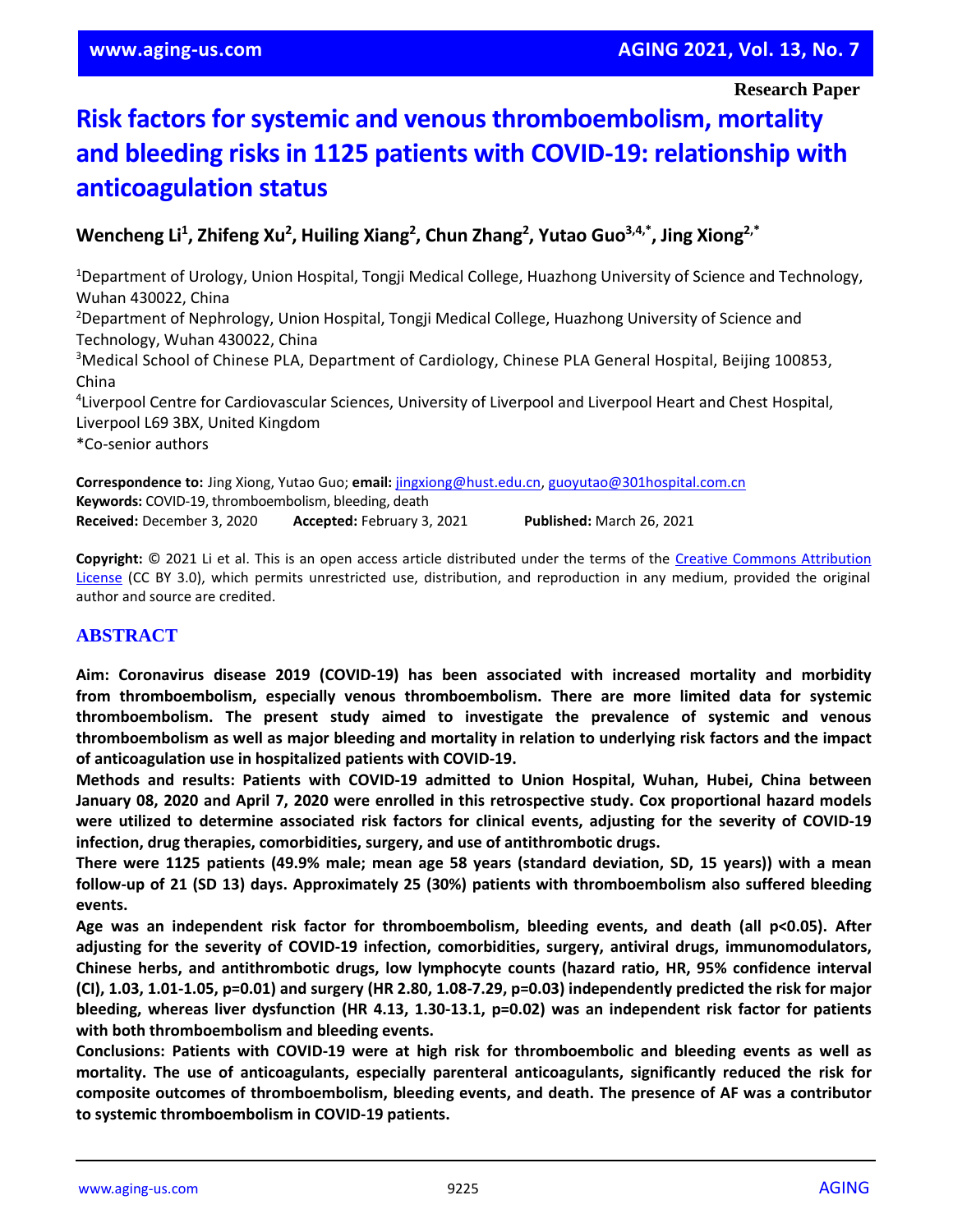#### **INTRODUCTION**

The coronavirus disease 2019 (COVID-19) pandemic has resulted in approximately 3 million infections globally, with over 200,000 deaths, mainly due to severe acute respiratory syndrome and multiorgan dysfunction [1]. In studies conducted during the early stage of the COVID-19 outbreak, various hemostatic abnormalities were reported, including thrombocytopenia, prolongation of prothrombin time, international normalized ratio and thrombin time, elevated D-dimer levels, etc. [2–6]. Increased mortality and morbidity from thromboembolism, especially venous thromboembolism, have been reported, commonly in critically ill COVID-19 patients [7–9]. These acute thromboembolic events were strongly associated with worsening outcomes, highlighting the necessity for thromboembolism risk management [10].

Despite the data on venous thromboembolism in COVID-19, there are more limited data on systemic thromboembolism and the value of anticoagulation regimens in balancing the risks of major bleeding. One study showed that anticoagulants reduced mortality in COVID-19 patients with D-dimer  $> 3.0$  $\mu$ g/mL [11], but there appear to be empiric therapeutic anticoagulation approaches in current practice. The appropriate choice of anticoagulant type, together with the appropriate dosages for thromboprophylaxis, remains unclear in the absence of published randomized trials. For example, intermediate-dosage low-molecularweight heparin (LMWH) thromboprophylaxis (40-60 mg) is commonly used in Chinese patients [11], whereas higher dosages (i.e., 80-100 mg) are considered in Italy [12].

High thromboembolism risks have been reported in severely or critically ill patients, but there are fewer data in relation to underlying risk factors and the impact of anticoagulation use in patients with COVID-19 on systemic and venous thromboembolism separately as well as on major bleeding and mortality. Indeed, there are complex interactive factors that could impact both thromboembolic and bleeding risks that would influence decision making, including the severity of COVID-19 infection, comorbidities, surgery or interventional procedures, drug therapies, and the use of antithrombotic drugs.

In the present study, our aim was to investigate the prevalence of systemic and venous thromboembolism as well as major bleeding and mortality in relation to underlying risk factors and the impact of anticoagulation use among hospitalized patients with COVID-19.

#### **RESULTS**

We included 1,125 patients (561, 49.9% male; mean age 58 (SD 15) years, range 14-97 years) with a mean followup of 21 (SD 13) days (Table 1). Of them, 408 (36.3%) were aged over 65 years, and 33 (2.9%) underwent surgery; admission specialties are summarized in Supplementary Table 1. The average duration of symptoms to hospital admission was 17 days (SD 11). Hypertension, diabetes mellitus, and coronary artery disease were the most common comorbidities in this population (Table 1). Antiviral drugs were used by the admitting team in 788 (70.0%) patients, and glucocorticoid drugs were used in 203 (18.0%) patients. Anticoagulants were used in 249 (22.1%) patients: 87 (7.7%) oral anticoagulants, 209 (18.6%) parenteral anticoagulants (intermediate dose LMWH, or intravenous heparin), and 47 (4.2%) were prescribed both oral anticoagulants plus parenteral anticoagulants (Table 2).

#### **Clinical outcomes**

There were 82 (7.3%) thromboembolic events (deep vein thrombosis in 42 (3.7%), pulmonary embolism in 3 (0.3%), and ischemic stroke in 37 (3.3%) patients) and major bleeding events in 128 (11.4%) patients (Table 3). Approximately 25 (30%) patients with thromboembolism also suffered bleeding events (Table 3). All-cause death occurred in 91 (8.1%) patients.

Age was an independent risk factor for thromboembolism, bleeding events, and death, both individually and in combination (all  $p<0.05$ , Figure  $1A-1E$  and Supplementary Tables 2, 3, 4).

In univariate analyses, hypertension, AF/irregular rhythm, heart failure, peripheral artery disease, cancer, obstructive sleep apnea syndrome, and renal dysfunction were associated with an increased risk for thromboembolism, whereas antiviral and antithrombotic treatment reduced the risk (all  $p \le 0.05$ , Figure 1A and Supplementary Table 2A).

After adjusting for the severity of COVID-19 infection, comorbidities, surgery, antiviral drugs, immunomodulators, Chinese herbs and antithrombotic drugs, the use of oral anticoagulants (HR 0.32, 0.19- 0.53) and parenteral anticoagulants (HR 0.39, 0.22- 0.70) reduced the risk for thromboembolism (all p<0.001, Figure 1A), as did antiviral drugs.

The presence of low lymphocyte counts (HR 1.03, 1.01- 1.05, p=0.01) and surgery (HR 2.80, 1.08-7.29, p=0.03) independently predicted the risk for major bleeding, as did parenteral anticoagulants (HR 1.56, 1.01-2.42, p=0.04) (Figure 1B and Supplementary Table 2B).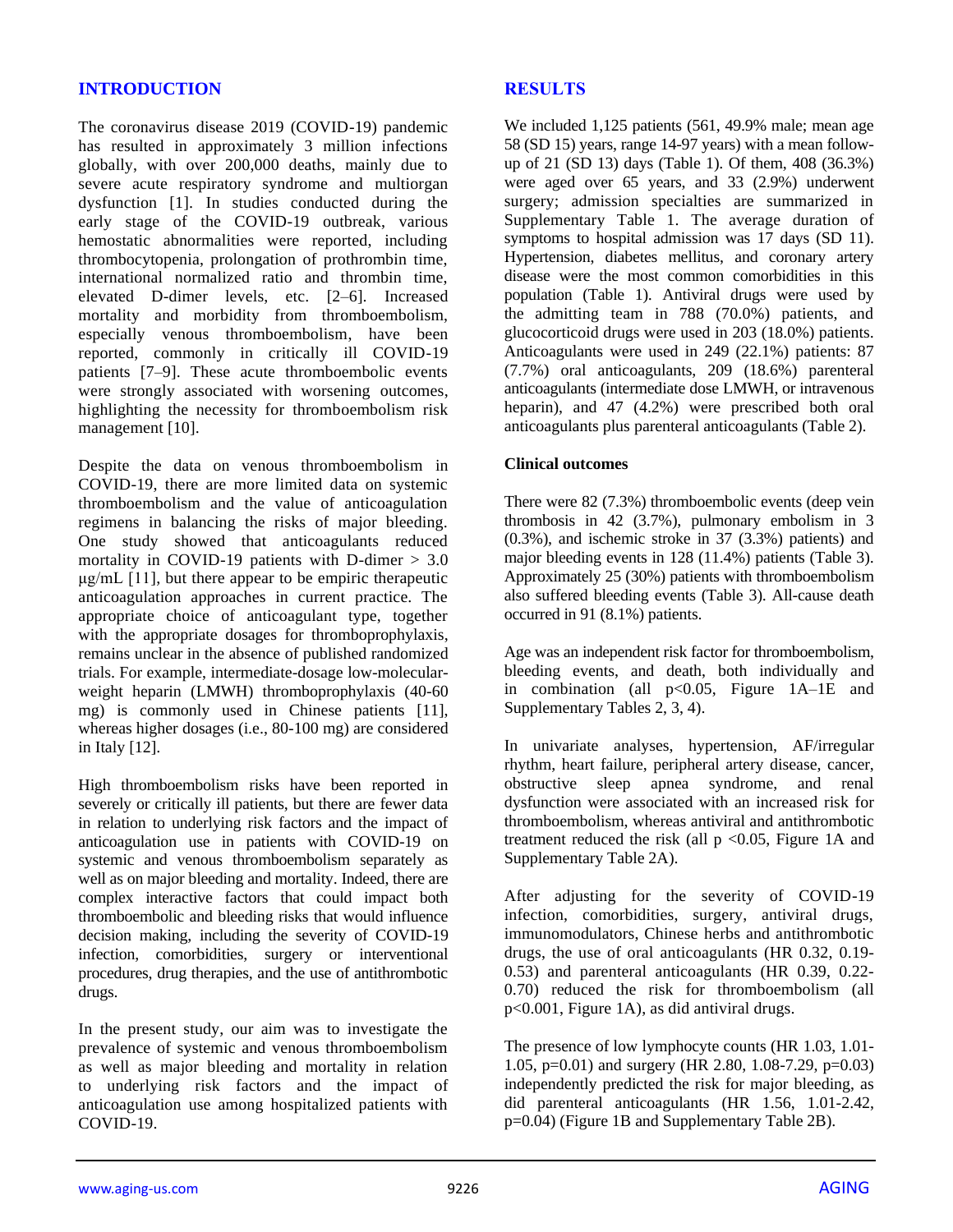| 58.3 (15.1)<br>Age, mean, SD<br>$Age \leq 17$<br>3(0.3)<br>Age 18-64<br>714 (63.5)<br>Age 65-74<br>268 (23.8)<br>Age 75-84<br>102(9.1)<br>$Age \geq 85$<br>38(3.4)<br>Male, $n$ $(\% )$<br>561 (49.9)<br>Days to admission, mean, SD<br>17.1(11.5)<br>Respiratory rate (time/minute), mean, SD<br>22(4)<br>Heart rate (time/minute), mean, SD)<br>91 (27)<br><b>Blood test</b><br>White blood cell $(10^9/L)$ , mean, SD<br>6.8(3.7)<br>Platelet $(10^9/L)$ , mean, SD<br>225.3 (90.4)<br>Leucocyte (%), mean, SD<br>22(16)<br><b>Comorbidities</b><br>Hypertension, n (%)<br>367 (32.6)<br>Diabetes mellitus, n (%)<br>204 (18.1)<br>Lipid disorder, n (%)<br>180(16)<br>Coronary artery disease, n (%)<br>103 (9.2)<br>Liver dysfunction*, $n$ (%)<br>65(5.8)<br>Cancer, $n$ $(\%)$<br>65(5.8)<br>AF/irregular rhythm*, n (%)<br>62(5.5)<br>Bleeding diathesis*, n (%)<br>43 (3.8%)<br>Peripheral artery disease, n (%)<br>36(3.2)<br>Heart failure, n (%)<br>32(2.8)<br>Renal dysfunction*, n (%)<br>27(2.4)<br>Hypertrophic cardiomyopathy, n (%)<br>23(2.0)<br>Obstructive sleep apnea syndrome, n (%)<br>19(1.7)<br>Hyperthyroidism, n (%)<br>4(0.4)<br>Surgery, $n$ $(\%)$<br>33(2.9)<br>Obstetrics and gynecology operation*, n (%)<br>22(2.0)<br>General surgical operation*, n (%)<br>5(0.4)<br>Orthopedic surgery*, n (%)<br>4(0.4)<br>Neurosurgery*, $n$ (%)<br>2(0.2)<br><b>Combined drugs</b><br>Calcium channel blockers, n (%)<br>227 (20.2)<br>Anti-acid drugs, n (%)<br>218 (19.4)<br>$6$ blockers, $n$ $%$<br>172 (15.3)<br>Statins, n (%)<br>139 (12.4)<br>Insulin, $n$ $(\%)$<br>131 (11.6)<br>$ACEI/ARB^*$ , n $(\%)$<br>96(8.5)<br>Nitrates, n (%)<br>80(7.1)<br>$\alpha$ -glucosidase inhibitor, n (%)<br>77 (6.8)<br>Biguanide, n (%)<br>68(6.0)<br>Diuretics, $n$ $%$<br>59 (5.2)<br>Spirolactone, n (%)<br>29(2.6)<br>Sulfonylureas, n (%)<br>17(1.5)<br>Digoxin, n (%)<br>10(0.9)<br>Amiodarone, n (%)<br>3(0.3) | Patients (n=1125) |
|----------------------------------------------------------------------------------------------------------------------------------------------------------------------------------------------------------------------------------------------------------------------------------------------------------------------------------------------------------------------------------------------------------------------------------------------------------------------------------------------------------------------------------------------------------------------------------------------------------------------------------------------------------------------------------------------------------------------------------------------------------------------------------------------------------------------------------------------------------------------------------------------------------------------------------------------------------------------------------------------------------------------------------------------------------------------------------------------------------------------------------------------------------------------------------------------------------------------------------------------------------------------------------------------------------------------------------------------------------------------------------------------------------------------------------------------------------------------------------------------------------------------------------------------------------------------------------------------------------------------------------------------------------------------------------------------------------------------------------------------------------------------------------------------------------------------------------------------------------------------------------------------------------------------------------------------|-------------------|
|                                                                                                                                                                                                                                                                                                                                                                                                                                                                                                                                                                                                                                                                                                                                                                                                                                                                                                                                                                                                                                                                                                                                                                                                                                                                                                                                                                                                                                                                                                                                                                                                                                                                                                                                                                                                                                                                                                                                              |                   |
|                                                                                                                                                                                                                                                                                                                                                                                                                                                                                                                                                                                                                                                                                                                                                                                                                                                                                                                                                                                                                                                                                                                                                                                                                                                                                                                                                                                                                                                                                                                                                                                                                                                                                                                                                                                                                                                                                                                                              |                   |
|                                                                                                                                                                                                                                                                                                                                                                                                                                                                                                                                                                                                                                                                                                                                                                                                                                                                                                                                                                                                                                                                                                                                                                                                                                                                                                                                                                                                                                                                                                                                                                                                                                                                                                                                                                                                                                                                                                                                              |                   |
|                                                                                                                                                                                                                                                                                                                                                                                                                                                                                                                                                                                                                                                                                                                                                                                                                                                                                                                                                                                                                                                                                                                                                                                                                                                                                                                                                                                                                                                                                                                                                                                                                                                                                                                                                                                                                                                                                                                                              |                   |
|                                                                                                                                                                                                                                                                                                                                                                                                                                                                                                                                                                                                                                                                                                                                                                                                                                                                                                                                                                                                                                                                                                                                                                                                                                                                                                                                                                                                                                                                                                                                                                                                                                                                                                                                                                                                                                                                                                                                              |                   |
|                                                                                                                                                                                                                                                                                                                                                                                                                                                                                                                                                                                                                                                                                                                                                                                                                                                                                                                                                                                                                                                                                                                                                                                                                                                                                                                                                                                                                                                                                                                                                                                                                                                                                                                                                                                                                                                                                                                                              |                   |
|                                                                                                                                                                                                                                                                                                                                                                                                                                                                                                                                                                                                                                                                                                                                                                                                                                                                                                                                                                                                                                                                                                                                                                                                                                                                                                                                                                                                                                                                                                                                                                                                                                                                                                                                                                                                                                                                                                                                              |                   |
|                                                                                                                                                                                                                                                                                                                                                                                                                                                                                                                                                                                                                                                                                                                                                                                                                                                                                                                                                                                                                                                                                                                                                                                                                                                                                                                                                                                                                                                                                                                                                                                                                                                                                                                                                                                                                                                                                                                                              |                   |
|                                                                                                                                                                                                                                                                                                                                                                                                                                                                                                                                                                                                                                                                                                                                                                                                                                                                                                                                                                                                                                                                                                                                                                                                                                                                                                                                                                                                                                                                                                                                                                                                                                                                                                                                                                                                                                                                                                                                              |                   |
|                                                                                                                                                                                                                                                                                                                                                                                                                                                                                                                                                                                                                                                                                                                                                                                                                                                                                                                                                                                                                                                                                                                                                                                                                                                                                                                                                                                                                                                                                                                                                                                                                                                                                                                                                                                                                                                                                                                                              |                   |
|                                                                                                                                                                                                                                                                                                                                                                                                                                                                                                                                                                                                                                                                                                                                                                                                                                                                                                                                                                                                                                                                                                                                                                                                                                                                                                                                                                                                                                                                                                                                                                                                                                                                                                                                                                                                                                                                                                                                              |                   |
|                                                                                                                                                                                                                                                                                                                                                                                                                                                                                                                                                                                                                                                                                                                                                                                                                                                                                                                                                                                                                                                                                                                                                                                                                                                                                                                                                                                                                                                                                                                                                                                                                                                                                                                                                                                                                                                                                                                                              |                   |
|                                                                                                                                                                                                                                                                                                                                                                                                                                                                                                                                                                                                                                                                                                                                                                                                                                                                                                                                                                                                                                                                                                                                                                                                                                                                                                                                                                                                                                                                                                                                                                                                                                                                                                                                                                                                                                                                                                                                              |                   |
|                                                                                                                                                                                                                                                                                                                                                                                                                                                                                                                                                                                                                                                                                                                                                                                                                                                                                                                                                                                                                                                                                                                                                                                                                                                                                                                                                                                                                                                                                                                                                                                                                                                                                                                                                                                                                                                                                                                                              |                   |
|                                                                                                                                                                                                                                                                                                                                                                                                                                                                                                                                                                                                                                                                                                                                                                                                                                                                                                                                                                                                                                                                                                                                                                                                                                                                                                                                                                                                                                                                                                                                                                                                                                                                                                                                                                                                                                                                                                                                              |                   |
|                                                                                                                                                                                                                                                                                                                                                                                                                                                                                                                                                                                                                                                                                                                                                                                                                                                                                                                                                                                                                                                                                                                                                                                                                                                                                                                                                                                                                                                                                                                                                                                                                                                                                                                                                                                                                                                                                                                                              |                   |
|                                                                                                                                                                                                                                                                                                                                                                                                                                                                                                                                                                                                                                                                                                                                                                                                                                                                                                                                                                                                                                                                                                                                                                                                                                                                                                                                                                                                                                                                                                                                                                                                                                                                                                                                                                                                                                                                                                                                              |                   |
|                                                                                                                                                                                                                                                                                                                                                                                                                                                                                                                                                                                                                                                                                                                                                                                                                                                                                                                                                                                                                                                                                                                                                                                                                                                                                                                                                                                                                                                                                                                                                                                                                                                                                                                                                                                                                                                                                                                                              |                   |
|                                                                                                                                                                                                                                                                                                                                                                                                                                                                                                                                                                                                                                                                                                                                                                                                                                                                                                                                                                                                                                                                                                                                                                                                                                                                                                                                                                                                                                                                                                                                                                                                                                                                                                                                                                                                                                                                                                                                              |                   |
|                                                                                                                                                                                                                                                                                                                                                                                                                                                                                                                                                                                                                                                                                                                                                                                                                                                                                                                                                                                                                                                                                                                                                                                                                                                                                                                                                                                                                                                                                                                                                                                                                                                                                                                                                                                                                                                                                                                                              |                   |
|                                                                                                                                                                                                                                                                                                                                                                                                                                                                                                                                                                                                                                                                                                                                                                                                                                                                                                                                                                                                                                                                                                                                                                                                                                                                                                                                                                                                                                                                                                                                                                                                                                                                                                                                                                                                                                                                                                                                              |                   |
|                                                                                                                                                                                                                                                                                                                                                                                                                                                                                                                                                                                                                                                                                                                                                                                                                                                                                                                                                                                                                                                                                                                                                                                                                                                                                                                                                                                                                                                                                                                                                                                                                                                                                                                                                                                                                                                                                                                                              |                   |
|                                                                                                                                                                                                                                                                                                                                                                                                                                                                                                                                                                                                                                                                                                                                                                                                                                                                                                                                                                                                                                                                                                                                                                                                                                                                                                                                                                                                                                                                                                                                                                                                                                                                                                                                                                                                                                                                                                                                              |                   |
|                                                                                                                                                                                                                                                                                                                                                                                                                                                                                                                                                                                                                                                                                                                                                                                                                                                                                                                                                                                                                                                                                                                                                                                                                                                                                                                                                                                                                                                                                                                                                                                                                                                                                                                                                                                                                                                                                                                                              |                   |
|                                                                                                                                                                                                                                                                                                                                                                                                                                                                                                                                                                                                                                                                                                                                                                                                                                                                                                                                                                                                                                                                                                                                                                                                                                                                                                                                                                                                                                                                                                                                                                                                                                                                                                                                                                                                                                                                                                                                              |                   |
|                                                                                                                                                                                                                                                                                                                                                                                                                                                                                                                                                                                                                                                                                                                                                                                                                                                                                                                                                                                                                                                                                                                                                                                                                                                                                                                                                                                                                                                                                                                                                                                                                                                                                                                                                                                                                                                                                                                                              |                   |
|                                                                                                                                                                                                                                                                                                                                                                                                                                                                                                                                                                                                                                                                                                                                                                                                                                                                                                                                                                                                                                                                                                                                                                                                                                                                                                                                                                                                                                                                                                                                                                                                                                                                                                                                                                                                                                                                                                                                              |                   |
|                                                                                                                                                                                                                                                                                                                                                                                                                                                                                                                                                                                                                                                                                                                                                                                                                                                                                                                                                                                                                                                                                                                                                                                                                                                                                                                                                                                                                                                                                                                                                                                                                                                                                                                                                                                                                                                                                                                                              |                   |
|                                                                                                                                                                                                                                                                                                                                                                                                                                                                                                                                                                                                                                                                                                                                                                                                                                                                                                                                                                                                                                                                                                                                                                                                                                                                                                                                                                                                                                                                                                                                                                                                                                                                                                                                                                                                                                                                                                                                              |                   |
|                                                                                                                                                                                                                                                                                                                                                                                                                                                                                                                                                                                                                                                                                                                                                                                                                                                                                                                                                                                                                                                                                                                                                                                                                                                                                                                                                                                                                                                                                                                                                                                                                                                                                                                                                                                                                                                                                                                                              |                   |
|                                                                                                                                                                                                                                                                                                                                                                                                                                                                                                                                                                                                                                                                                                                                                                                                                                                                                                                                                                                                                                                                                                                                                                                                                                                                                                                                                                                                                                                                                                                                                                                                                                                                                                                                                                                                                                                                                                                                              |                   |
|                                                                                                                                                                                                                                                                                                                                                                                                                                                                                                                                                                                                                                                                                                                                                                                                                                                                                                                                                                                                                                                                                                                                                                                                                                                                                                                                                                                                                                                                                                                                                                                                                                                                                                                                                                                                                                                                                                                                              |                   |
|                                                                                                                                                                                                                                                                                                                                                                                                                                                                                                                                                                                                                                                                                                                                                                                                                                                                                                                                                                                                                                                                                                                                                                                                                                                                                                                                                                                                                                                                                                                                                                                                                                                                                                                                                                                                                                                                                                                                              |                   |
|                                                                                                                                                                                                                                                                                                                                                                                                                                                                                                                                                                                                                                                                                                                                                                                                                                                                                                                                                                                                                                                                                                                                                                                                                                                                                                                                                                                                                                                                                                                                                                                                                                                                                                                                                                                                                                                                                                                                              |                   |
|                                                                                                                                                                                                                                                                                                                                                                                                                                                                                                                                                                                                                                                                                                                                                                                                                                                                                                                                                                                                                                                                                                                                                                                                                                                                                                                                                                                                                                                                                                                                                                                                                                                                                                                                                                                                                                                                                                                                              |                   |
|                                                                                                                                                                                                                                                                                                                                                                                                                                                                                                                                                                                                                                                                                                                                                                                                                                                                                                                                                                                                                                                                                                                                                                                                                                                                                                                                                                                                                                                                                                                                                                                                                                                                                                                                                                                                                                                                                                                                              |                   |
|                                                                                                                                                                                                                                                                                                                                                                                                                                                                                                                                                                                                                                                                                                                                                                                                                                                                                                                                                                                                                                                                                                                                                                                                                                                                                                                                                                                                                                                                                                                                                                                                                                                                                                                                                                                                                                                                                                                                              |                   |
|                                                                                                                                                                                                                                                                                                                                                                                                                                                                                                                                                                                                                                                                                                                                                                                                                                                                                                                                                                                                                                                                                                                                                                                                                                                                                                                                                                                                                                                                                                                                                                                                                                                                                                                                                                                                                                                                                                                                              |                   |
|                                                                                                                                                                                                                                                                                                                                                                                                                                                                                                                                                                                                                                                                                                                                                                                                                                                                                                                                                                                                                                                                                                                                                                                                                                                                                                                                                                                                                                                                                                                                                                                                                                                                                                                                                                                                                                                                                                                                              |                   |
|                                                                                                                                                                                                                                                                                                                                                                                                                                                                                                                                                                                                                                                                                                                                                                                                                                                                                                                                                                                                                                                                                                                                                                                                                                                                                                                                                                                                                                                                                                                                                                                                                                                                                                                                                                                                                                                                                                                                              |                   |
|                                                                                                                                                                                                                                                                                                                                                                                                                                                                                                                                                                                                                                                                                                                                                                                                                                                                                                                                                                                                                                                                                                                                                                                                                                                                                                                                                                                                                                                                                                                                                                                                                                                                                                                                                                                                                                                                                                                                              |                   |
|                                                                                                                                                                                                                                                                                                                                                                                                                                                                                                                                                                                                                                                                                                                                                                                                                                                                                                                                                                                                                                                                                                                                                                                                                                                                                                                                                                                                                                                                                                                                                                                                                                                                                                                                                                                                                                                                                                                                              |                   |
|                                                                                                                                                                                                                                                                                                                                                                                                                                                                                                                                                                                                                                                                                                                                                                                                                                                                                                                                                                                                                                                                                                                                                                                                                                                                                                                                                                                                                                                                                                                                                                                                                                                                                                                                                                                                                                                                                                                                              |                   |
|                                                                                                                                                                                                                                                                                                                                                                                                                                                                                                                                                                                                                                                                                                                                                                                                                                                                                                                                                                                                                                                                                                                                                                                                                                                                                                                                                                                                                                                                                                                                                                                                                                                                                                                                                                                                                                                                                                                                              |                   |
|                                                                                                                                                                                                                                                                                                                                                                                                                                                                                                                                                                                                                                                                                                                                                                                                                                                                                                                                                                                                                                                                                                                                                                                                                                                                                                                                                                                                                                                                                                                                                                                                                                                                                                                                                                                                                                                                                                                                              |                   |
|                                                                                                                                                                                                                                                                                                                                                                                                                                                                                                                                                                                                                                                                                                                                                                                                                                                                                                                                                                                                                                                                                                                                                                                                                                                                                                                                                                                                                                                                                                                                                                                                                                                                                                                                                                                                                                                                                                                                              |                   |
|                                                                                                                                                                                                                                                                                                                                                                                                                                                                                                                                                                                                                                                                                                                                                                                                                                                                                                                                                                                                                                                                                                                                                                                                                                                                                                                                                                                                                                                                                                                                                                                                                                                                                                                                                                                                                                                                                                                                              |                   |
|                                                                                                                                                                                                                                                                                                                                                                                                                                                                                                                                                                                                                                                                                                                                                                                                                                                                                                                                                                                                                                                                                                                                                                                                                                                                                                                                                                                                                                                                                                                                                                                                                                                                                                                                                                                                                                                                                                                                              |                   |
|                                                                                                                                                                                                                                                                                                                                                                                                                                                                                                                                                                                                                                                                                                                                                                                                                                                                                                                                                                                                                                                                                                                                                                                                                                                                                                                                                                                                                                                                                                                                                                                                                                                                                                                                                                                                                                                                                                                                              |                   |
|                                                                                                                                                                                                                                                                                                                                                                                                                                                                                                                                                                                                                                                                                                                                                                                                                                                                                                                                                                                                                                                                                                                                                                                                                                                                                                                                                                                                                                                                                                                                                                                                                                                                                                                                                                                                                                                                                                                                              |                   |

**Table 1. Baseline characteristics of 1125 patients with COVID-19.**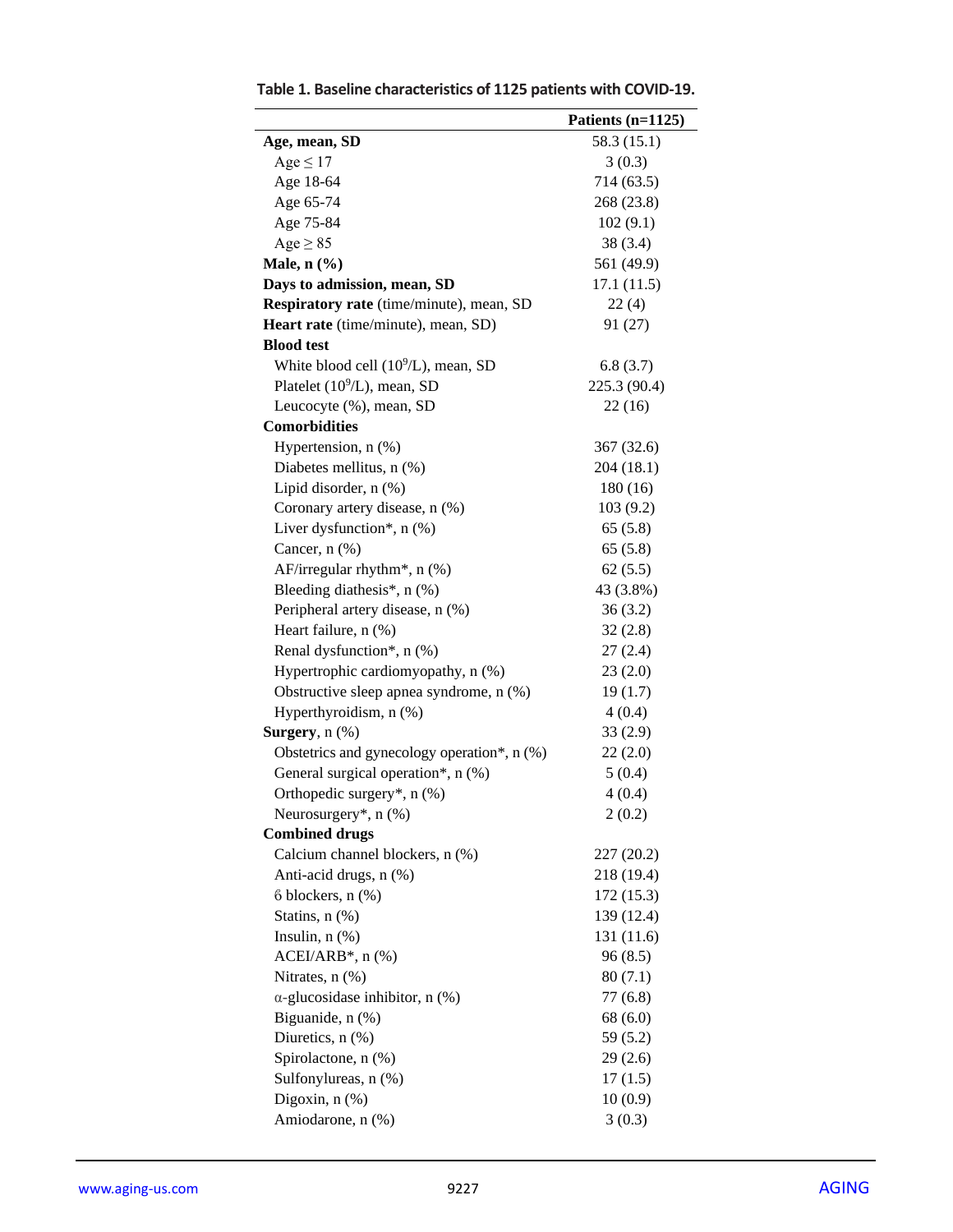| Anti-viral and related drugs                 |            |
|----------------------------------------------|------------|
| <b>Chinese herb</b> , $n$ (%)                | 879 (78.1) |
| <b>Antiviral drug</b> <sup>*</sup> , $n$ (%) | 788 (70.0) |
| Arbidol, $n$ $(\%)$                          | 703 (62.5) |
| Ribavirin, n (%)                             | 195 (17.3) |
| Lopinavir/ritonavir, n (%)                   | 65 (5.8)   |
| Chloroquine phosphate, n (%)                 | 43 (3.8)   |
| Ganciclovir, n (%)                           | 29(2.6)    |
| Remdesivir, n (%)                            | 1(0.1)     |
| <b>Immunomodulator*</b> , $n$ (%)            | 619 (55.0) |
| <b>Antibiotics</b> $^*$ , n $(\%)$           | 583 (51.8) |
| Glucocorticoid drugs, $n$ $(\%)$             | 203(18.0)  |

\*For definitions of liver and renal dysfunction, lipid disorder, bleeding diathesis, see text.

Obstetrics and gynecology operations: midwifery, cesarean delivery, dilatation and curettage, oophorocystectomy. General surgical operations: appendectomy, interventional embolization of gastric varices, laparocolectomy. Orthopedic surgery: hip disarticulation, open reduction and internal fixation, hollow screw fixation. Neurosurgery: extraventricular drainage, minimally invasive drilling and drainage of subdural hematoma.

ACEI/ARB: angiotensin-converting enzyme inhibitor/angiotensin II receptor blocker.

Immunomodulator: interleukin-2, interferon, immunoglobulin, thymopentin.

Antibiotics: ceftizoxime sodium, ceftriaxone sodium, cefprozil, cefzon, ceftazidime, cefoperazone sodium sulbactam sodium, meropenem trihydrate, azithromycin, clarithromycin, levofloxacin, moxifloxacin, ornidazole, metronidazole, vancomycin, linezolid, teicoplanin.

There were 250 patients who received two antiviral drugs in sequence.

|                                                                | Patients (n=1125) |
|----------------------------------------------------------------|-------------------|
| <b>Total Anticoagulants, n (%)</b>                             | 249(22.1)         |
| Oral anticoagulants, $n$ (%)                                   | 87(7.7)           |
| NOAC <sup>*</sup> , $n$ (%)                                    | 82 (7.3)          |
| Warfarin, $n$ $(\%)$                                           | 5(0.4)            |
| <b>Parenteral anticoagulants, n (%)</b>                        | 209(18.6)         |
| LMWH <sup>*</sup> , $n$ $%$                                    | 111(9.9)          |
| Heparin, $n$ $(\%)$                                            | 103(9.2)          |
| Oral anticoagulants plus<br>parenteral anticoagulants, $n$ (%) | 47(4.2)           |
| Total antiplatelets, $n$ $(\%)$                                | 106(9.4)          |
| Aspirin, $n$ $(\%)$                                            | 77 (6.8)          |
| Clopidogrel, $n$ $(\%)$                                        | 49 (4.4)          |
| Others, $n$ $(\%)$                                             | 1(0.1)            |

**Table 2. Antithrombotic treatment in patients with COVID-2019.**

**\*** NOAC: non-vitamin K antagonist oral anticoagulant, rivaroxaban or dabigatran. LMWH: low molecular weight heparin. There were 21 patients with dual antiplatelet (aspirin plus clopidogrel); 5 patients who received both heparin and LMWH.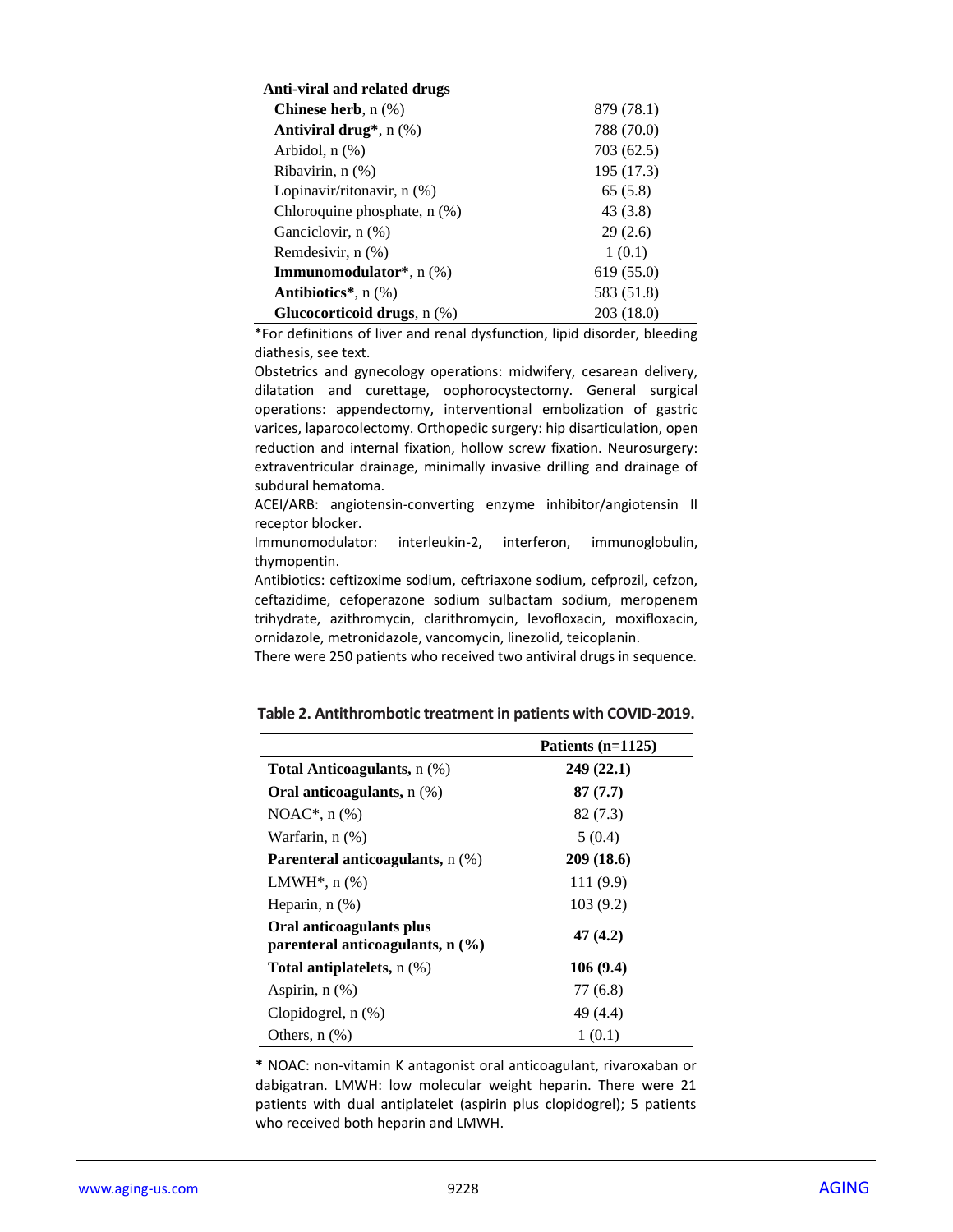|                                                                | Patients $(n=1125)$ |
|----------------------------------------------------------------|---------------------|
| <b>Thromboembolism</b> , $n$ (%)                               | 82 (7.3)            |
| Deep vein thromboembolism, $n$ $(\%)$                          | 42(3.7)             |
| Ischaemic stroke, n (%)                                        | 37(3.3)             |
| Pulmonary thromboembolism, n (%)                               | 3(0.3)              |
| <b>Bleeding events</b> <sup>*</sup> , $n$ (%)                  | 128(11.4)           |
| Gastrointestinal bleeds, n (%)                                 | 18(1.6)             |
| Intracranial haemorrhage, n (%)                                | 6(0.5)              |
| <b>Major bleeding</b> <sup>*</sup> , $n$ (%)                   | 113(10.0)           |
| <b>Thromboembolism and bleeding events, <math>n</math> (%)</b> | 25(2.2)             |

**Table 3. Thromboembolism and bleeding events during hospitalization.**

\* Major bleeding was defined as a drop of Hg ≥ 2g/L, or needed the infusion of RBC  $\geq$  2 unit. Bleeding events: included gastrointestinal bleeds, intracranial haemorrhage, and major bleeding.



## B

**Major** bleeding

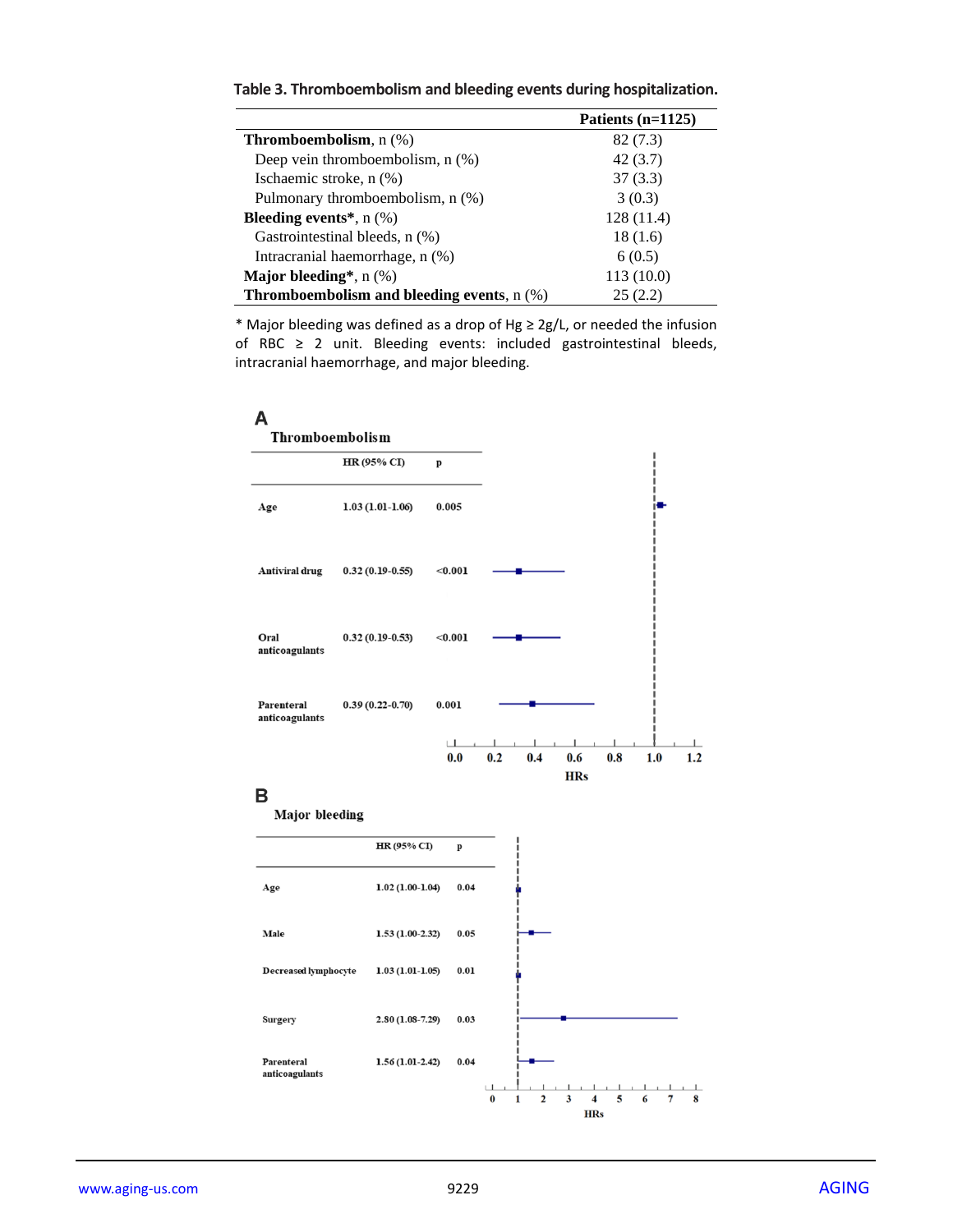## $\mathbf c$

Thromboembolism and bleeding events



## E

Composite outcomes of thromboembolism, bleeding events, and death



**Figure 1. Hazard ratios of clinical events, adjusting for baseline risk factors.** (**A**) Thromboembolism (n=82); (**B**) Major bleeding (n=113); (**C**) Thromboembolism and bleeding events (n=25); (**D**) Death (n=91); (**E**) Composite outcomes of thromboembolism, bleeding events, and death (n=235). \*HR: hazard ratio. CI: confidential interval.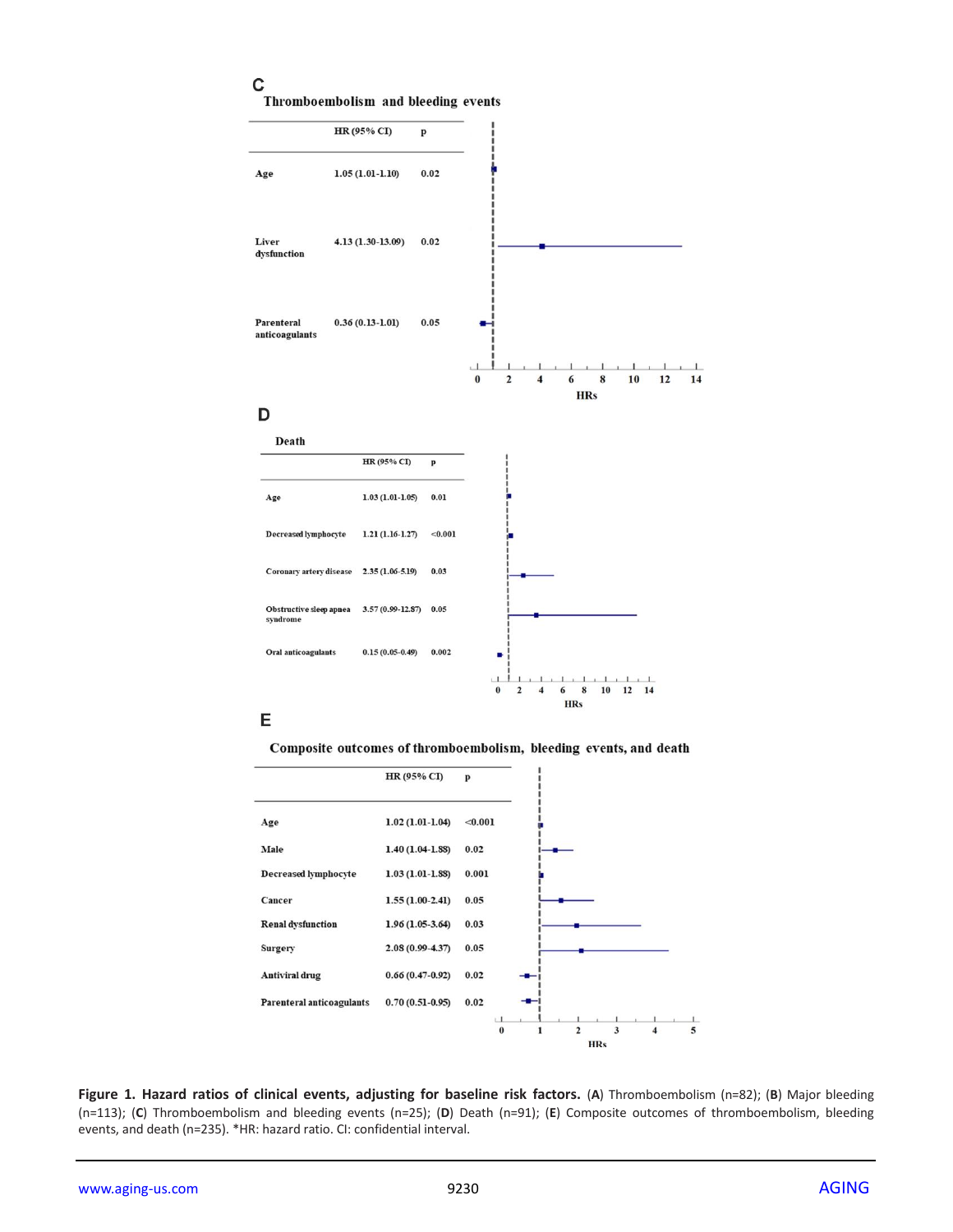Liver dysfunction (HR 4.13, 1.30-13.1,  $p=0.02$ ) was an independent risk factor for patients who sustained both thromboembolism and bleeding events (Figure 1C and Supplementary Table 3). Oral anticoagulants reduced the risk for death (HR 0.15, 0.05-0.49, p=0.002, Figure 1D and Supplementary Table 2C).

After adjustment, parenteral anticoagulant use had a borderline effect on both thromboembolism and bleeding events (HR 0.36, 0.13-1.01, p=0.053, Figure 1C and Supplementary Table 3) and significantly reduced the risk for the composite outcome of thromboembolism, bleeding events and death (HR 0.70, 0.51-0.95, p=0.02, Figure 1E and Supplementary Table 2D). Other independent predictors of the composite outcome were age, male sex, low lymphocyte count, cancer, renal dysfunction and surgery (Figure 1E and Supplementary Table 2D).

#### **Subgroup analyses**

The subgroups of patients with systemic and venous thromboembolism were analyzed separately. In the multivariate analysis, age (HR 1.07, 1.03-1.11, p<0.001), AF rhythm (HR 3.16, 1.06-9.46, p=0.04) and increased respiratory rate  $(HR \ 1.08, 1.01-1.15, p=0.025)$  were independent risk factors for systemic thromboembolism, but antiviral drugs reduced this risk (HR 0.34, 0.15-0.77, p=0.01, Figure 2A and Supplementary Table 4A). Of



**Figure 2. Subgroup analysis for systemic and venous thromboembolism.** (**A**) Systemic thromboembolism (n=37); (**B**) Venous thromboembolism (n=45). \* AF: atrial fibrillation. HR: hazard ratio. CI: confidential interval.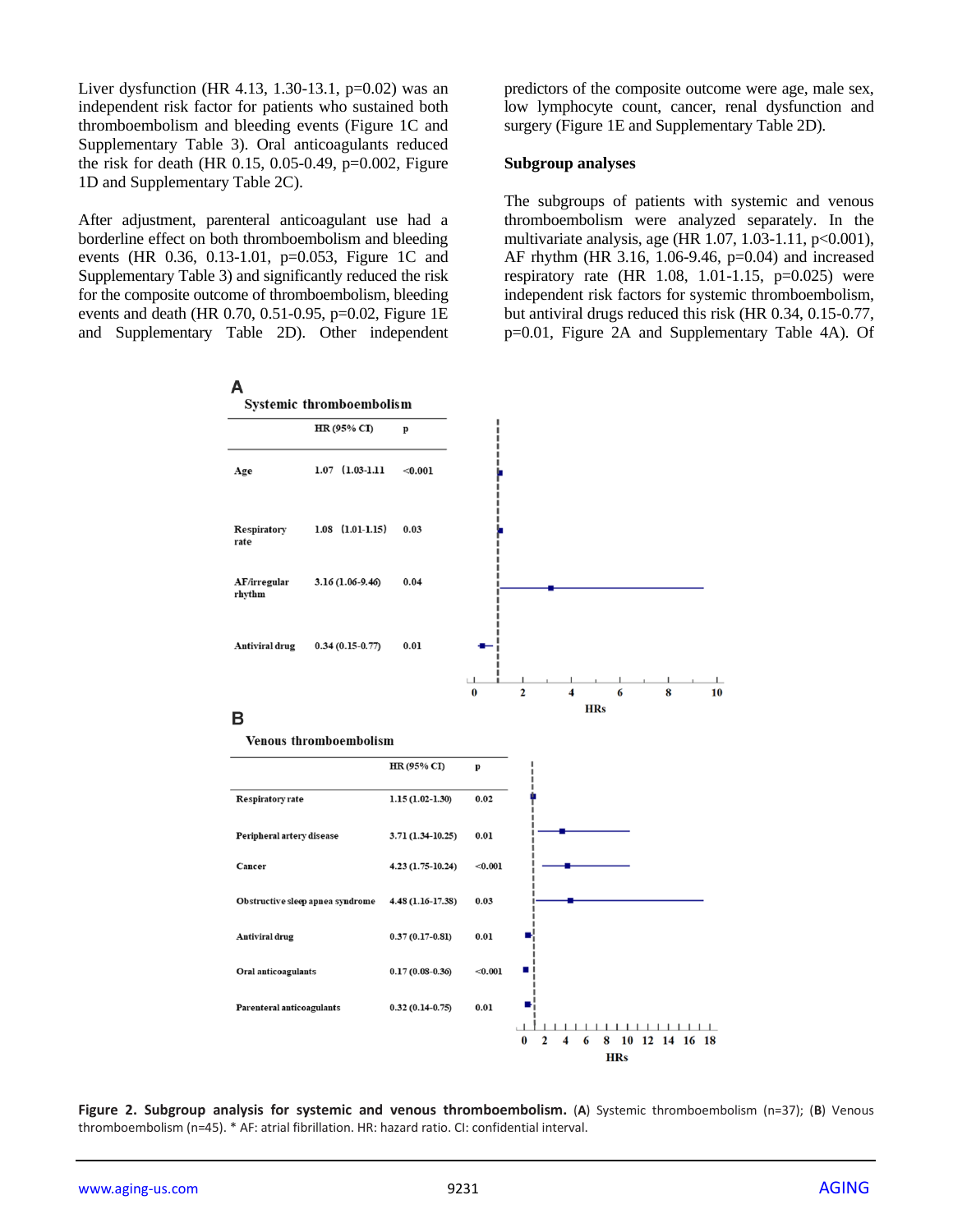these patients with systemic thromboembolism, only 5 (13.5%) received oral anticoagulants, and 16 (43.2%) received parenteral anticoagulants (Supplementary Table 5).

The risk of venous thromboembolism was increased with peripheral artery disease, cancer, obstructive sleep apnea syndrome and increased respiratory rate (all  $p<0.05$ ) but was reduced by the use of antiviral drugs, oral anticoagulants and parenteral anticoagulants (all p<0.01, Figure 2B and Supplementary Table 4B). There were 25 (55.6%) patients on OACs and 33 (73.3%) taking parenteral anticoagulants (Supplementary Table 5).

## **DISCUSSION**

In this series of COVID-19 patients, our principal findings are as follows: i) thromboembolic, major bleeding and mortality risks were high, with crude in-hospital rates of 7.3%, 11.4% and 8.1%, respectively; ii) age was an independent risk factor for all clinical events, liver dysfunction predicted both thromboembolism and bleeding events, whereas low lymphocyte and surgery were associated with major bleeding; iii) both oral and parenteral anticoagulants reduced the risk for thromboembolism; specifically, parenteral anticoagulants reduced the risk for the composite outcome of thromboembolism, major bleeding and death; and iv) subgroup analysis showed that AF rhythm increased the risk for systemic thromboembolism.

In several small studies, the incidences of venous thromboembolism (deep vein thrombosis, pulmonary embolism) were reported in 25% to 31% of critically ill COVID-19 patients in the intensive care unit [8, 9]. Excessive inflammation has been suggested as one of the main drivers of blood coagulation activation in severely ill patients [10]. In addition to the COVID-19 infection itself, several comorbidities, such as hypertension, AF/irregular rhythm, heart failure, peripheral artery disease, cancer, obstructive sleep apnea syndrome and renal dysfunction, may contribute to thromboembolic risk, even in mild or moderate COVID-19 patients. Ischemic stroke was also common, second to venous thromboembolism, suggesting that any thromboprophylaxis approach should aim to prevent both systemic and venous thromboembolic events, even for mild or moderately ill COVID-19 patients.

We are unaware of reported major bleeding outcomes in large cohorts of patients with COVID-19. In the present study, we observed that the rate of bleeding events was 11.4%, which was associated with the severity of COVID-19 itself and any surgery/invasive procedure. Multiorgan dysfunction could be caused by severe

COVID-19 infection, and liver dysfunction was independently associated with both thromboembolic and bleeding risks. Impaired liver synthetic function of coagulation factors has been reported in patients with COVID-19 [13].

The present study demonstrates that the use of both oral (94% on nonvitamin K antagonist oral anticoagulants) and parenteral anticoagulants was associated with reduced thromboembolism over a mean follow-up of 21 days as well as a reduced risk for death. When taking the composite outcome of thromboembolism, major bleeding and death into consideration, the use of parenteral anticoagulants showed a significant beneficial effect.

In addition, subgroup analyses demonstrated that AF rhythm independently increased the risk for systemic thromboembolism by threefold. There are reports that 17%-44% of COVID-19 patients suffer from cardiac arrhythmias (commonly AF) [14]. Indeed, inflammation initiates and perpetuates AF and AF-related thrombosis [15]. Our study emphasizes that in patients with COVID-19, detection and awareness of AF and anticoagulation should be considered.

#### **Limitations**

There were several limitations in this study. First, the low rates of confirmed thromboembolism may reflect medical resource limitations, for example, CT scans, especially in the early stages of the COVID-19 outbreak in China. Second, we used electronic medical records in the present study, but the details depended on the thoroughness of the data collection of the risk factors and clinical events. Finally, neither the dosages and duration of LMWH nor the doses of NOACs were formally evaluated.

#### **CONCLUSIONS**

Patients with COVID-19 were at high risk for thromboembolic and bleeding events as well as mortality. Anticoagulant use, especially parenteral anticoagulants, significantly reduced the risk for composite outcomes of thromboembolism, bleeding events and death. The presence of AF was a contributor to systemic thromboembolism in COVID-19 patients.

#### **MATERIALS AND METHODS**

Patients with COVID-19 admitted to Union Hospital, Wuhan, Hubei, China between January 08, 2020 and April 7, 2020 were included in the study. For this study, we used the electronic medical records database, which recorded the patient's medical history, therapeutic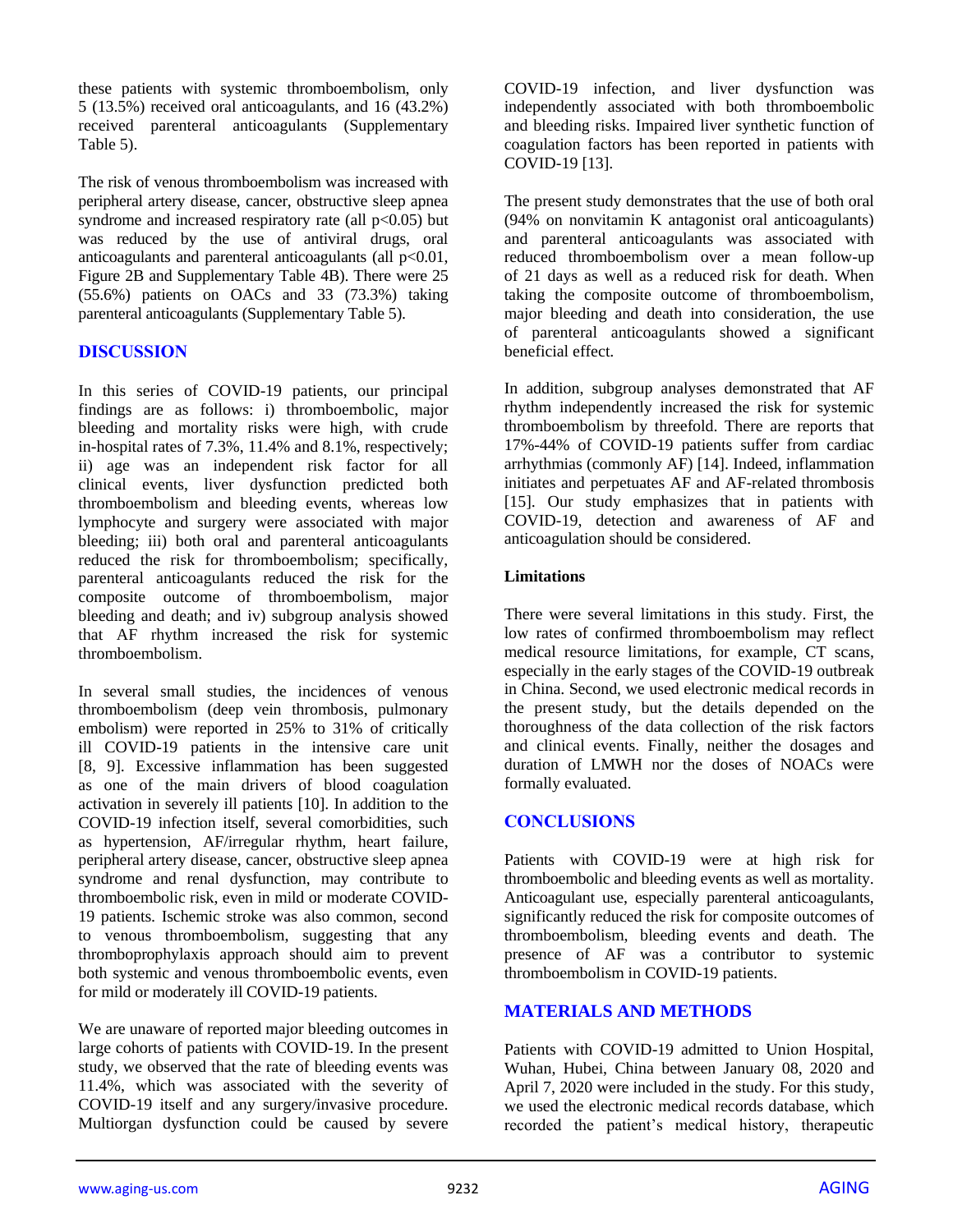procedure(s), and laboratory data, which were related to clinical outcomes and mortality. All the data were first collected and by a group of physicians, then data were independently reviewed and validated by a group of physicians. The medical ethics committee of Tongji Medical College, Huazhong University of Science and Technology approved the present study (Approval No. 2020-S068).

#### **Study population**

The inclusion criteria were patients with a confirmed diagnosis of COVID-19. The diagnosis of COVID-19 was made according to the Guidance for Coronavirus Disease 2019 (6th edition) released by the National Health Commission of China [16] and confirmed by clinical medical history, nucleic acid testing, and CT scan. Rates of thromboembolism, major bleeding events, and all-cause death were recorded. Exclusion criteria included patients with incomplete medical records, therapeutic procedures, or laboratory data. Over the study period, a total of 1,132 patients with confirmed COVID-19 were selected, and after excluding 7 patients with incomplete medical records, we identified 1,125 patients for the final study analysis. We recorded data on the severity of COVID-19 infection, comorbidities, surgery, drug therapies, and use of antithrombotic drugs. Decreased lymphocyte count and respiratory rate were taken as the indexes of the severity of COVID-19 infection [2, 17–19]. Patient comorbidities, including hypertension, diabetes mellitus, lipid disorders, coronary artery disease, cancer, peripheral artery disease, heart failure, hypertrophic cardiomyopathy, obstructive sleep apnea syndrome, and hyperthyroidism, etc. were collected from electronic medical records based on the diagnostic criteria of their retrospective guidelines. Atrial fibrillation (AF) was defined as the diagnosis of AF irregular rhythm in the physical examination recorded in electronic medical records. Liver dysfunction was defined by serum alanine aminotransferase, aspartate transaminase, or alkaline phosphatase levels  $> 3x$  the upper limit of normal or known liver disease. Renal dysfunction was defined by serum creatinine  $\geq 200$  μmol/l (2.26) mg/dL). Lipid disorder was defined as fasting total cholesterol  $> 240$  mg/dl ( $> 6.2$  mmol/l) or low-density lipoprotein cholesterol  $> 160$  mg/dl ( $> 4.1$  mmol/l) or treatment with any lipid-lowering drug. Bleeding diathesis was defined as hemoglobin  $(Hg) < 80$  g/L or platelet (PLT) count < 50x10^9/L on admission. Information on surgery was collected from inpatient medical records. The use of antiviral drugs, antibiotics, immunomodulators, glucocorticoid drugs, and Chinese herbs were recorded, as were oral anticoagulants, parenteral anticoagulants (heparin, LMWH), and antiplatelet drugs.

#### **Outcomes**

Thromboembolism, major bleeding events, and death in the hospital were taken as the outcomes. Thromboembolism included systemic (ischemic stroke) and venous thromboembolism (deep vein thromboembolism and pulmonary embolism). Major bleeding events included intracranial and extracranial hemorrhage, a drop in Hb  $\geq 2$  g/L, or the requirement of red blood cell transfusion  $\geq 2$  units. All clinical events were diagnosed by hospital specialists and recorded in the electronic medical records.

#### **Statistical analysis**

Continuous variables were tested for normality by the Kolmogorov-Smirnov test. Those with a normal distribution are presented as the mean (standard deviation, SD). The rates of thromboembolism, major bleeding events, and deaths were calculated.

Univariate analysis was used to analyze underlying risk factors associated with thromboembolism, major bleeding, and death. Multivariable Cox proportional hazards models were used to analyze risk factors associated with clinical events after adjusting for underlying risk factors. We adjusted thromboembolic and bleeding outcomes for potential confounders, including the severity of COVID-19 (decreased lymphocyte count and respiratory rate), related drugs (antiviral drugs, immunomodulators, and Chinese herbs), comorbidities, surgery, and antithrombotic drugs (oral anticoagulants, parenteral anticoagulants, and antiplatelets) (Supplementary Figure 1).

Independent risk factors for the composite of "thromboembolism and bleeding" and the composite outcome of "thromboembolism, bleeding events, and death" were determined. Hazard ratios (HRs, i.e., hazard of intervention to control) and 95% confidence intervals (CIs) were estimated. Next, the impact of anticoagulants (oral and parenteral) on thromboembolism, major bleeding, and death was studied using Cox proportional hazards models after adjustment for 19 clinical factors: age, male sex, decreased lymphocyte count, respiratory rate, hypertension, coronary artery disease, AF/irregular rhythm, heart failure, diabetes mellitus, peripheral artery disease, cancer, obstructive sleep apnea syndrome, liver dysfunction, renal dysfunction, surgical procedures, and drug therapies (antiviral drugs, immunomodulators, Chinese herbs, and antiplatelet drugs).

Subgroup analysis was carried out for systemic and venous thromboembolism. A two-sided p-value  $< 0.05$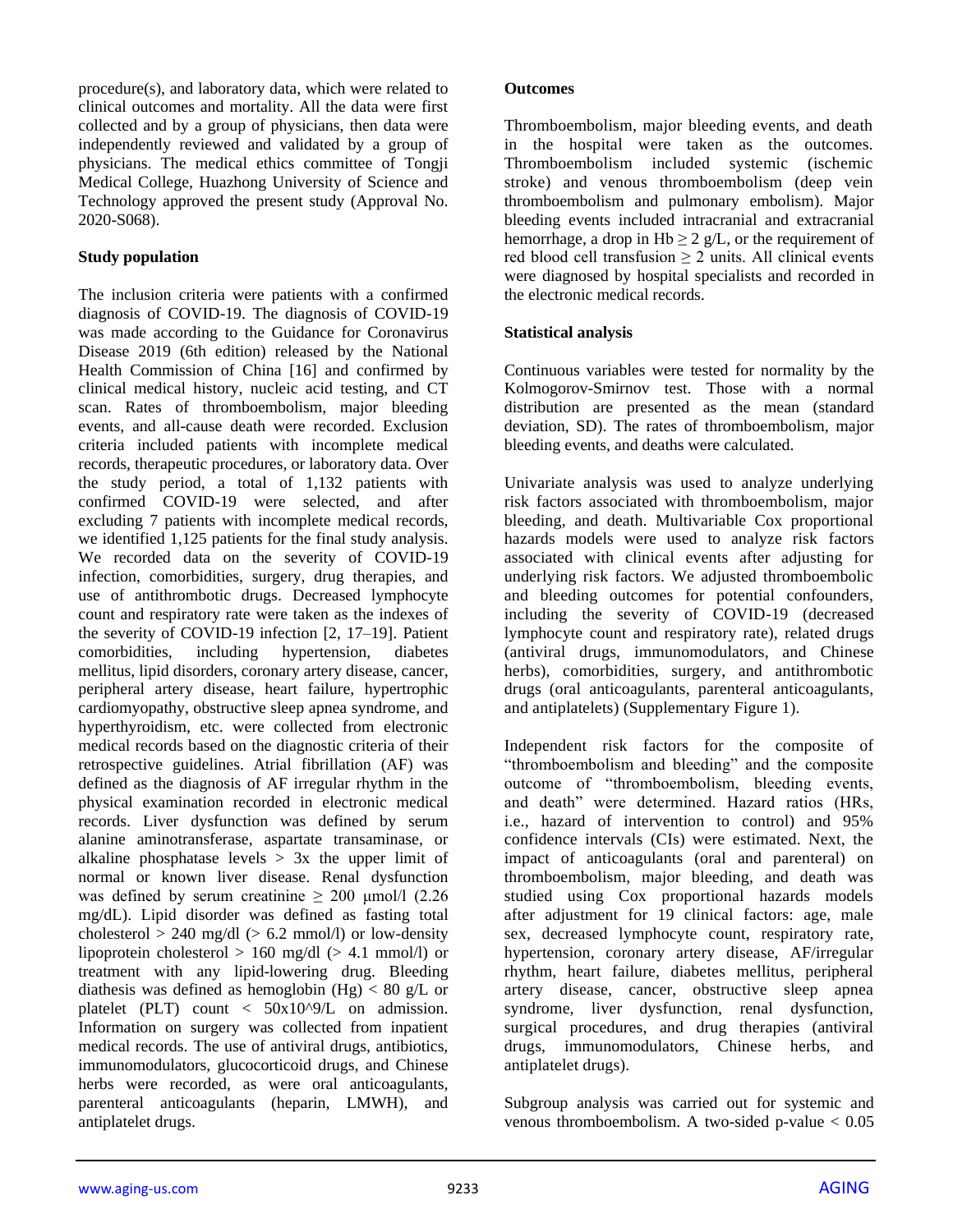was considered statistically significant. The statistical analysis was performed using IBM SPSS Statistics, version 22.0 (SPSS Inc).

#### **AUTHOR CONTRIBUTIONS**

Jing Xiong and Yutao Guo conceived the study and provided financial support. Wencheng Li designed the study and collected the data. Zhifeng Xu summarized and analyzed the data. Huiling Xiang was involved in data interpretation. Wencheng Li drafted the manuscript. Chun Zhang revised the manuscript.

#### **ACKNOWLEDGMENTS**

The authors would like to thank Li Weixin and Zhang Xin, who worked as the Mobile Atrial Fibrillation Application Telecare team, Atrial Fibrillation Center, Chinese PLA General Hospital, for the data extraction and follow-up of the patients.

#### **CONFLICTS OF INTEREST**

The authors declare that they have no conflicts of interest.

#### **FUNDING**

This research project was funded by the National Natural Science Foundation of China (No. 8147413) and National Natural Science Foundation of China (No. 81770736).

#### **REFERENCES**

- 1. WHO. Coronavirus Disease 2019 (COVID-19) Situation Dashboard. 2020.
- 2. Huang C, Wang Y, Li X, Ren L, Zhao J, Hu Y, Zhang L, Fan G, Xu J, Gu X, Cheng Z, Yu T, Xia J, et al. Clinical features of patients infected with 2019 novel coronavirus in Wuhan, China. Lancet. 2020; 395:497–506. [https://doi.org/10.1016/S0140-6736\(20\)30183-5](https://doi.org/10.1016/S0140-6736(20)30183-5) PMID[:31986264](https://pubmed.ncbi.nlm.nih.gov/31986264)
- 3. Zhou F, Yu T, Du R, Fan G, Liu Y, Liu Z, Xiang J, Wang Y, Song B, Gu X, Guan L, Wei Y, Li H, et al. Clinical course and risk factors for mortality of adult inpatients with COVID-19 in Wuhan, China: a retrospective cohort study. Lancet. 2020; 395:1054–62. [https://doi.org/10.1016/S0140-6736\(20\)30566-3](https://doi.org/10.1016/S0140-6736(20)30566-3) PMID[:32171076](https://pubmed.ncbi.nlm.nih.gov/32171076)
- 4. Lippi G, Plebani M, Henry BM. Thrombocytopenia is associated with severe coronavirus disease 2019 (COVID-19) infections: A meta-analysis. Clin Chim Acta. 2020; 506:145–48.

<https://doi.org/10.1016/j.cca.2020.03.022> PMI[D:32178975](https://pubmed.ncbi.nlm.nih.gov/32178975)

- 5. Yang X, Yu Y, Xu J, Shu H, Xia J, Liu H, Wu Y, Zhang L, Yu Z, Fang M, Yu T, Wang Y, Pan S, et al. Clinical course and outcomes of critically ill patients with SARS-CoV-2 pneumonia in Wuhan, China: a single-centered, retrospective, observational study. Lancet Respir Med. 2020; 8:475–81. [https://doi.org/10.1016/S2213-2600\(20\)30079-5](https://doi.org/10.1016/S2213-2600(20)30079-5) PMI[D:32105632](https://pubmed.ncbi.nlm.nih.gov/32105632)
- 6. Gao Y, Li T, Han M, Li X, Wu D, Xu Y, Zhu Y, Liu Y, Wang X, Wang L. Diagnostic utility of clinical laboratory data determinations for patients with the severe COVID-19. J Med Virol. 2020; 92:791–96. <https://doi.org/10.1002/jmv.25770> PMID[:32181911](https://pubmed.ncbi.nlm.nih.gov/32181911)
- 7. Zhang Y, Xiao M, Zhang S, Xia P, Cao W, Jiang W, Chen H, Ding X, Zhao H, Zhang H, Wang C, Zhao J, Sun X, et al. Coagulopathy and Antiphospholipid Antibodies in Patients with Covid-19. N Engl J Med. 2020; 382:e38. <https://doi.org/10.1056/NEJMc2007575> PMI[D:32268022](https://pubmed.ncbi.nlm.nih.gov/32268022)
- 8. Cui S, Chen S, Li X, Liu S, Wang F. Prevalence of venous thromboembolism in patients with severe novel coronavirus pneumonia. J Thromb Haemost. 2020; 18:1421–24. <https://doi.org/10.1111/jth.14830> PMI[D:32271988](https://pubmed.ncbi.nlm.nih.gov/32271988)
- 9. Klok FA, Kruip MJ, van der Meer NJ, Arbous MS, Gommers DA, Kant KM, Kaptein FH, van Paassen J, Stals MA, Huisman MV, Endeman H. Incidence of thrombotic complications in critically ill ICU patients with COVID-19. Thromb Res. 2020; 191:145–47. <https://doi.org/10.1016/j.thromres.2020.04.013> PMI[D:32291094](https://pubmed.ncbi.nlm.nih.gov/32291094)
- 10. Bikdeli B, Madhavan MV, Jimenez D, Chuich T, Dreyfus I, Driggin E, Nigoghossian C, Ageno W, Madjid M, Guo Y, Tang LV, Hu Y, Giri J, et al, and Global COVID-19 Thrombosis Collaborative Group, Endorsed by the ISTH, NATF, ESVM, and the IUA, Supported by the ESC Working Group on Pulmonary Circulation and Right Ventricular Function. COVID-19 and thrombotic or thromboembolic disease: implications for prevention, antithrombotic therapy, and follow-up: JACC state-ofthe-art review. J Am Coll Cardiol. 2020; 75:2950–73. <https://doi.org/10.1016/j.jacc.2020.04.031> PMI[D:32311448](https://pubmed.ncbi.nlm.nih.gov/32311448)
- 11. Yin S, Huang M, Li D, Tang N. Difference of coagulation features between severe pneumonia induced by SARS-CoV2 and non-SARS-CoV2. J Thromb Thrombolysis. 2020. [Epub ahead of print]. <https://doi.org/10.1007/s11239-020-02105-8> PMI[D:32246317](https://pubmed.ncbi.nlm.nih.gov/32246317)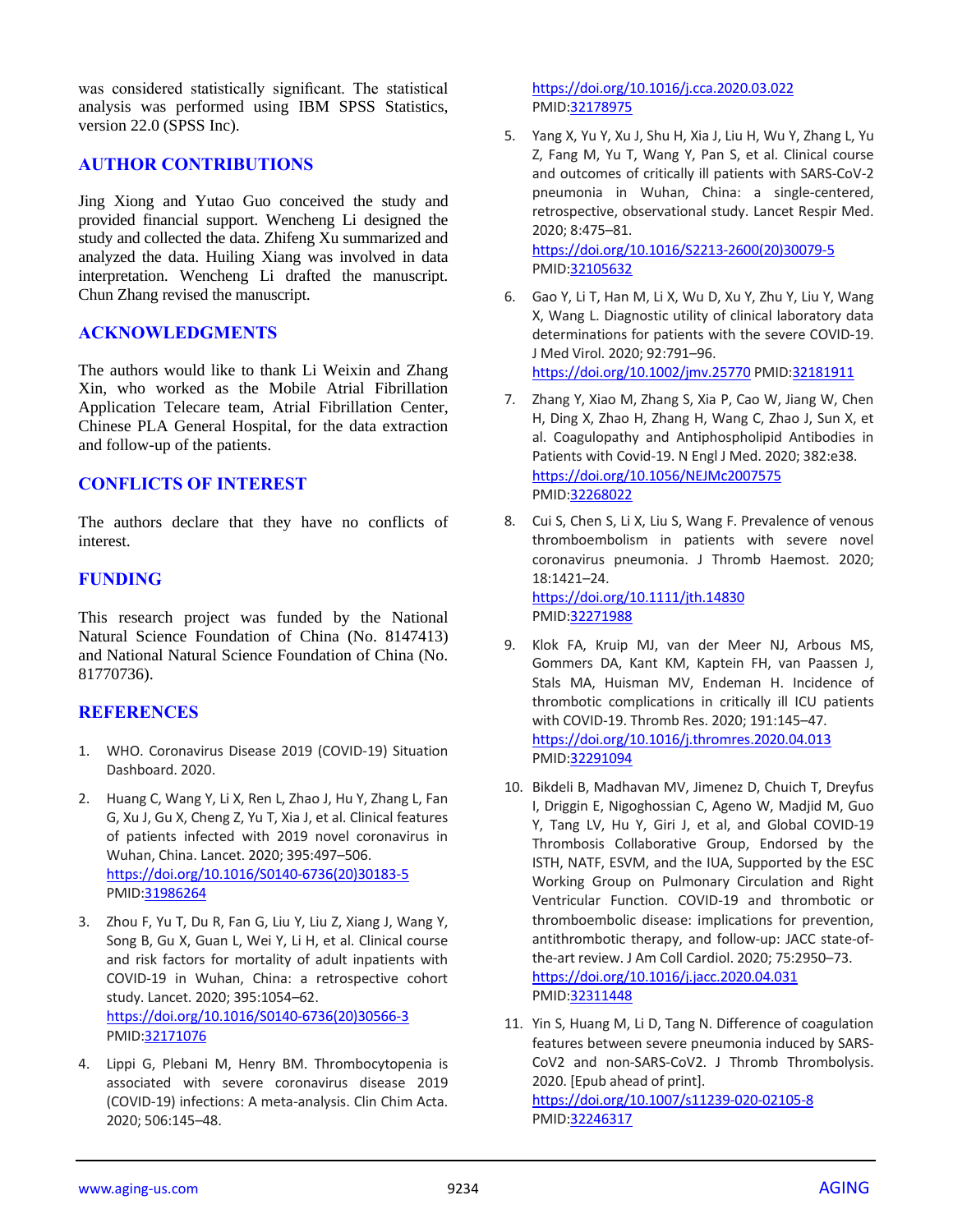- 12. AIFA. [https://www.aifa.gov.it/documents/20142/](https://www.aifa.gov.it/documents/20142/1123276/Eparine_Basso_Peso_Molecolare_11.04.2020.pdf/e30686fb-3f5e-32c9-7c5c-951cc40872f7) [1123276/Eparine\\_Basso\\_Peso\\_Molecolare\\_11.04.20](https://www.aifa.gov.it/documents/20142/1123276/Eparine_Basso_Peso_Molecolare_11.04.2020.pdf/e30686fb-3f5e-32c9-7c5c-951cc40872f7) [20.pdf/e30686fb-3f5e-32c9-7c5c-951cc40872f7.](https://www.aifa.gov.it/documents/20142/1123276/Eparine_Basso_Peso_Molecolare_11.04.2020.pdf/e30686fb-3f5e-32c9-7c5c-951cc40872f7)
- 13. Zhang Y, Zheng L, Liu L, Zhao M, Xiao J, Zhao Q. Liver impairment in COVID-19 patients: A retrospective analysis of 115 cases from a single centre in Wuhan city, China. Liver Int. 2020; 40:2095–103. <https://doi.org/10.1111/liv.14455> PMID[:32239796](https://pubmed.ncbi.nlm.nih.gov/32239796)
- 14. Wang D, Hu B, Hu C, Zhu F, Liu X, Zhang J, Wang B, Xiang H, Cheng Z, Xiong Y, Zhao Y, Li Y, Wang X, Peng Z. Clinical characteristics of 138 hospitalized patients with 2019 novel coronavirus-infected pneumonia in Wuhan, China. JAMA. 2020; 323:1061–69. <https://doi.org/10.1001/jama.2020.1585> PMID[:32031570](https://pubmed.ncbi.nlm.nih.gov/32031570)
- 15. Guo Y, Lip GY, Apostolakis S. Inflammation in atrial fibrillation. J Am Coll Cardiol. 2012; 60:2263–70. <https://doi.org/10.1016/j.jacc.2012.04.063> PMID[:23194937](https://pubmed.ncbi.nlm.nih.gov/23194937)
- 16. Program Ncppac, Chinese tei. New coronavirus pneumonia prevention and control program (6th ed) (in Chinese)[. http://www.nhc.gov.cn/yzygj/](http://www.nhc.gov.cn/yzygj/)
- 17. Frater JL, Zini G, d'Onofrio G, Rogers HJ. COVID-19 and the clinical hematology laboratory. Int J Lab Hematol. 2020 (Suppl 1); 42:11–18. <https://doi.org/10.1111/ijlh.13229> PMI[D:32311826](https://pubmed.ncbi.nlm.nih.gov/32311826)
- 18. Lippi G, Plebani M. Laboratory abnormalities in patients with COVID-2019 infection. Clin Chem Lab Med. 2020; 58:1131–34. <https://doi.org/10.1515/cclm-2020-0198> PMI[D:32119647](https://pubmed.ncbi.nlm.nih.gov/32119647)
- 19. Wiersinga WJ, Rhodes A, Cheng AC, Peacock SJ, Prescott HC. Pathophysiology, transmission, diagnosis, and treatment of coronavirus disease 2019 (COVID-19): a review. JAMA. 2020; 324:782–93. <https://doi.org/10.1001/jama.2020.12839> PMI[D:32648899](https://pubmed.ncbi.nlm.nih.gov/32648899)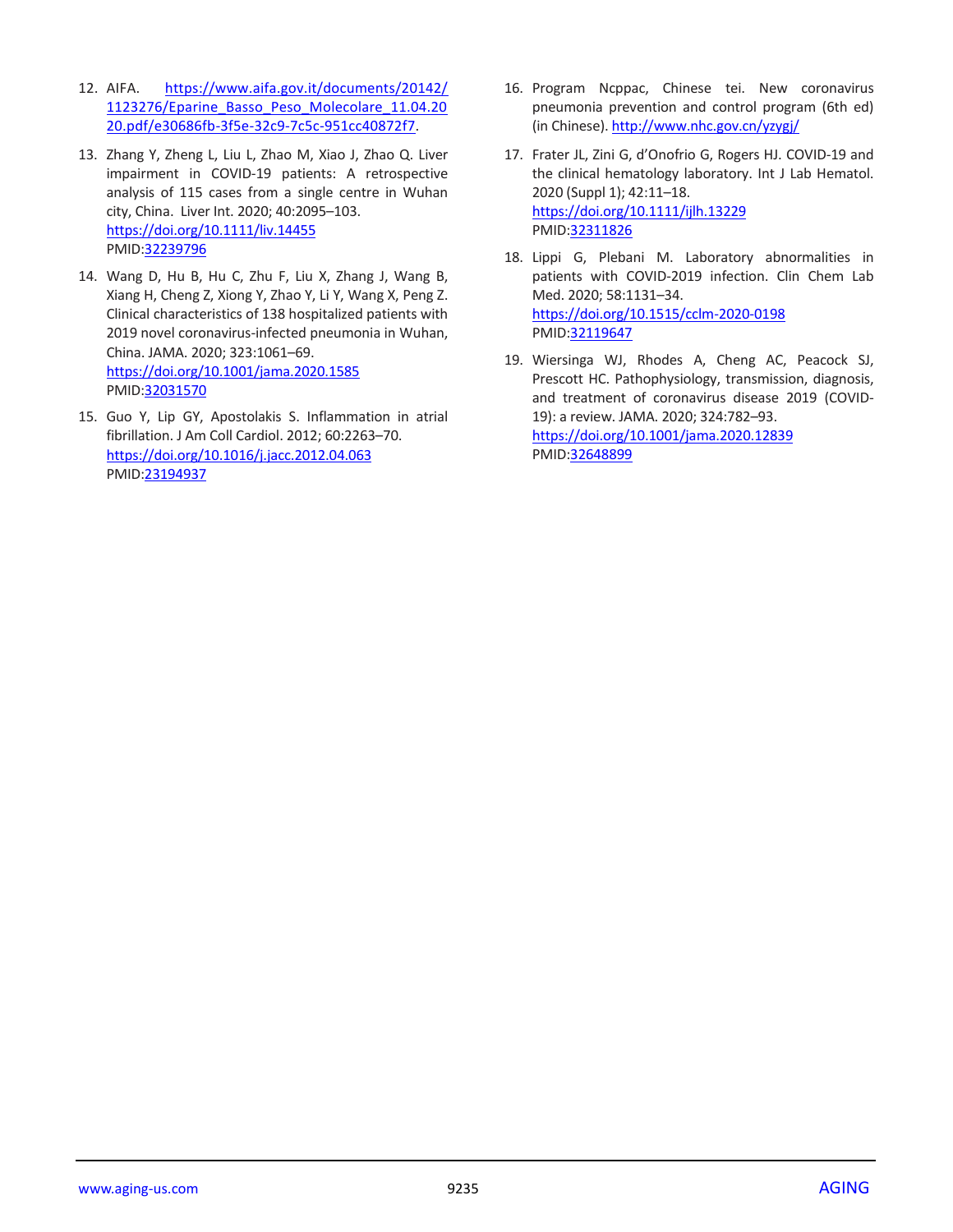#### **SUPPLEMENTARY MATERIALS**

## **Supplementary Figure**



**Supplementary Figure 1. The underlying factors in analysis for thromboembolic and bleeding risk in patients with COVID-2019.** CAD: coronary artery disease. HF: heart failure. PAD: peripheral artery disease. OSAS: Obstructive sleep apnea syndrome. RR: respiratory rate.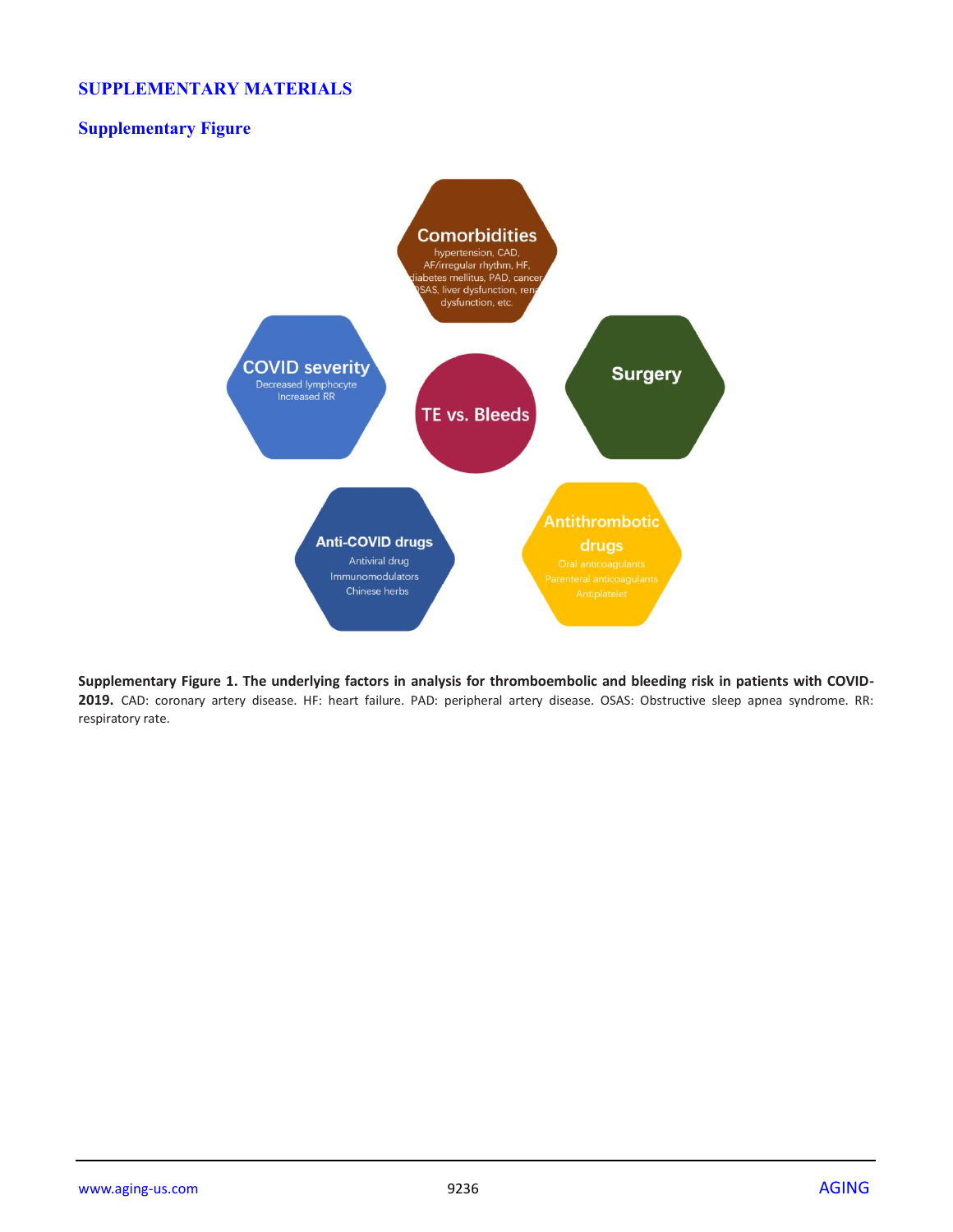# **Supplementary Tables**

|                            | Sites $(n=1125)$ | Rate, $(\%$ |
|----------------------------|------------------|-------------|
| Surgery                    | 491              | 43.6%       |
| Obstetrics and Gynaecology | 141              | 12.5%       |
| Cardiology                 | 91               | 8.1%        |
| Ear/Nose/Throat            | 90               | 8.0%        |
| Respiratory                | 74               | 6.6%        |
| Haematology                | 71               | 6.3%        |
| Neurology                  | 57               | 5.1%        |
| Ophthalmology              | 54               | 4.8%        |
| Gastroenterology           | 31               | 2.8%        |
| Intensive care unit        | 1                | 0.1%        |
| Others                     | 24               | 2.1%        |

| Supplementary Table 1. Specialties of hospitalised patients when first admitted. |
|----------------------------------------------------------------------------------|
|----------------------------------------------------------------------------------|

## **Supplementary Table 2. Hazard ratios for clinical events.**

## **A. Thromboembolism (n=82).**

|                                     |           |                    | Univariate analysis |              |           | <b>Multivariate analysis</b> |                     |           |  |  |
|-------------------------------------|-----------|--------------------|---------------------|--------------|-----------|------------------------------|---------------------|-----------|--|--|
|                                     |           |                    | 95% CI              |              |           | 95% CI                       |                     |           |  |  |
|                                     | <b>HR</b> | <b>Lower limit</b> | <b>Higher limit</b> | $\mathbf{P}$ | <b>HR</b> | <b>Lower limit</b>           | <b>Higher limit</b> | ${\bf P}$ |  |  |
| Age                                 | 1.06      | 1.04               | 1.08                | < 0.001      | 1.03      | 1.01                         | 1.06                | 0.005     |  |  |
| Male                                | 0.85      | 0.55               | 1.32                | 0.46         | 0.88      | 0.53                         | 1.48                | 0.64      |  |  |
| Decreased lymphocyte                | 1.00      | 0.98               | 1.01                | 0.81         | 1.01      | 1.00                         | 1.01                | 0.25      |  |  |
| Respiratory rate                    | 0.98      | 0.92               | 1.04                | 0.47         | 1.01      | 0.95                         | 1.08                | 0.78      |  |  |
| Hypertension                        | 2.86      | 1.82               | 4.48                | < 0.001      | 1.62      | 0.95                         | 2.77                | 0.08      |  |  |
| Coronary artery<br>disease          | 1.47      | 0.79               | 2.74                | 0.22         | 0.51      | 0.21                         | 1.21                | 0.12      |  |  |
| AF/irregular rhythm                 | 2.87      | 1.51               | 5.43                | 0.001        | 1.90      | 0.85                         | 4.27                | 0.12      |  |  |
| Heart failure                       | 3.67      | 1.76               | 7.66                | 0.001        | 1.92      | 0.73                         | 5.03                | 0.18      |  |  |
| Diabetes mellitus                   | 0.96      | 0.55               | 1.67                | 0.89         | 0.56      | 0.27                         | 1.13                | 0.11      |  |  |
| Peripheral artery<br>disease        | 2.90      | 1.49               | 5.67                | 0.002        | 2.10      | 0.92                         | 4.80                | 0.08      |  |  |
| Cancer                              | 2.84      | 1.54               | 5.26                | 0.001        | 1.94      | 0.94                         | 4.02                | 0.07      |  |  |
| Obstructive sleep<br>apnea syndrome | 3.75      | 1.37               | 10.28               | 0.01         | 2.06      | 0.69                         | 6.11                | 0.19      |  |  |
| Liver dysfunction                   | 1.58      | 0.73               | 3.43                | 0.25         | 1.41      | 0.55                         | 3.61                | 0.47      |  |  |
| Renal dysfunction                   | 2.88      | 1.05               | 7.90                | 0.04         | 1.73      | 0.54                         | 5.56                | 0.35      |  |  |
| Surgery                             | 1.82      | 0.57               | 5.79                | 0.31         | 2.17      | 0.60                         | 7.88                | 0.24      |  |  |
| Antiviral drug                      | 0.28      | 0.18               | 0.44                | < 0.001      | 0.32      | 0.19                         | 0.55                | < 0.001   |  |  |
| Immunomodulator                     | 0.47      | 0.30               | 0.73                | 0.001        | 0.62      | 0.37                         | 1.04                | 0.07      |  |  |
| Chinese herbs                       | 1.39      | 0.85               | 2.26                | 0.19         | 1.22      | 0.68                         | 2.19                | 0.52      |  |  |
| Oral anticoagulants                 | 0.24      | 0.15               | 0.38                | < 0.001      | 0.32      | 0.19                         | 0.53                | < 0.001   |  |  |
| Parenteral<br>anticoagulants        | 0.23      | 0.14               | 0.37                | < 0.001      | 0.39      | 0.22                         | 0.70                | 0.001     |  |  |
| Antiplatelet                        | 0.45      | 0.27               | 0.75                | 0.002        | 1.63      | 0.80                         | 3.31                | 0.18      |  |  |

\* AF: atrial fibrillation. HR: hazard ratio. CI: confidence interval.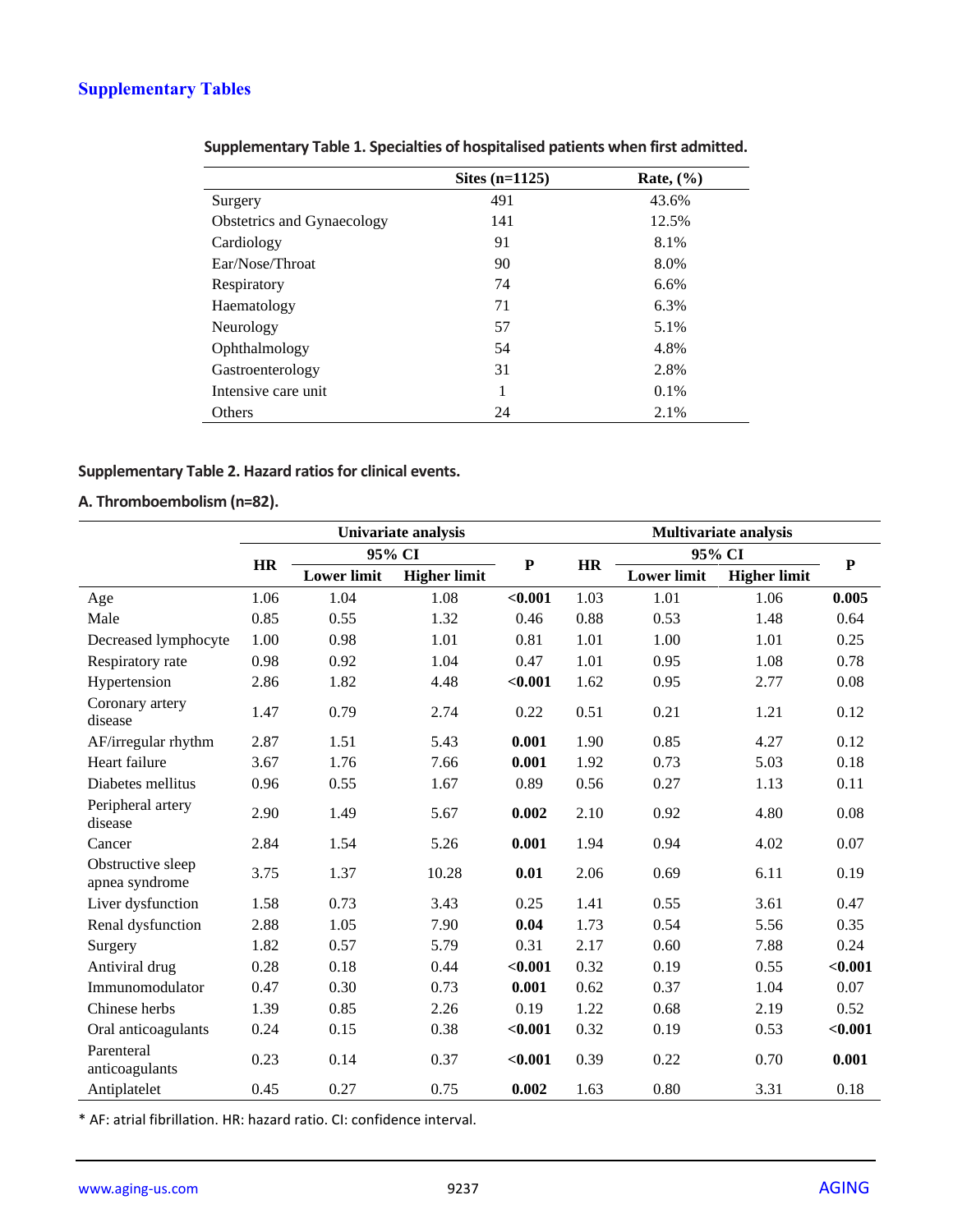# **B. Major bleeding (n=113).**

|                                  | Univariate analysis |        |                          |           |           | <b>Multivariate analysis</b> |                          |           |  |
|----------------------------------|---------------------|--------|--------------------------|-----------|-----------|------------------------------|--------------------------|-----------|--|
|                                  |                     | 95% CI |                          | ${\bf P}$ |           | 95% CI                       |                          | ${\bf P}$ |  |
|                                  | <b>HR</b>           |        | Lower limit Higher limit |           | <b>HR</b> |                              | Lower limit Higher limit |           |  |
| Age                              | 1.03                | 1.01   | 1.04                     | < 0.001   | 1.02      | 1.00                         | 1.04                     | 0.04      |  |
| Male                             | 1.50                | 1.03   | 2.19                     | 0.03      | 1.53      | 1.00                         | 2.32                     | 0.05      |  |
| Decreased lymphocyte             | 1.05                | 1.03   | 1.07                     | $0.001$   | 1.03      | 1.01                         | 1.05                     | 0.01      |  |
| Respiratory rate                 | 1.02                | 0.97   | 1.06                     | 0.46      | 1.00      | 0.96                         | 1.05                     | 0.82      |  |
| Hypertension                     | 1.47                | 1.01   | 2.14                     | 0.05      | 1.22      | 0.80                         | 1.87                     | 0.35      |  |
| Coronary artery disease          | 1.13                | 0.63   | 2.01                     | 0.69      | 1.24      | 0.61                         | 2.51                     | 0.55      |  |
| AF/irregular rhythm              | 0.46                | 0.15   | 1.45                     | 0.19      | 0.47      | 0.14                         | 1.54                     | 0.21      |  |
| Heart failure                    | 1.32                | 0.52   | 3.33                     | 0.56      | 1.11      | 0.42                         | 2.94                     | 0.83      |  |
| Diabetes mellitus                | 1.01                | 0.64   | 1.60                     | 0.98      | 1.00      | 0.60                         | 1.65                     | 0.99      |  |
| Peripheral artery disease        | 0.98                | 0.40   | 2.40                     | 0.96      | 1.06      | 0.38                         | 2.96                     | 0.92      |  |
| Cancer                           | 1.62                | 0.84   | 3.10                     | 0.15      | 1.17      | 0.58                         | 2.37                     | 0.65      |  |
| Obstructive sleep apnea syndrome | 1.90                | 0.60   | 5.98                     | 0.28      | 1.68      | 0.51                         | 5.50                     | 0.39      |  |
| Liver dysfunction                | 1.88                | 1.00   | 3.50                     | 0.05      | 1.74      | 0.88                         | 3.45                     | 0.11      |  |
| Renal dysfunction                | 3.12                | 1.37   | 7.12                     | 0.01      | 1.42      | 0.50                         | 4.00                     | 0.51      |  |
| Surgery                          | 2.79                | 1.22   | 6.37                     | 0.02      | 2.80      | 1.08                         | 7.29                     | 0.03      |  |
| Antiviral drug                   | 1.12                | 0.68   | 1.85                     | 0.66      | 1.07      | 0.61                         | 1.85                     | 0.82      |  |
| Immunomodulator                  | 1.32                | 0.89   | 1.96                     | 0.17      | 1.18      | 0.77                         | 1.82                     | 0.45      |  |
| Chinese herbs                    | 1.25                | 0.84   | 1.87                     | 0.28      | 1.22      | 0.78                         | 1.89                     | 0.39      |  |
| Oral anticoagulants              | 1.42                | 0.88   | 2.29                     | 0.16      | 1.15      | 0.69                         | 1.93                     | 0.59      |  |
| Parenteral anticoagulants        | 2.38                | 1.63   | 3.48                     | $0.001$   | 1.56      | 1.01                         | 2.42                     | 0.04      |  |
| Antiplatelet                     | 0.75                | 0.40   | 1.40                     | 0.37      | 0.52      | 0.25                         | 1.08                     | 0.08      |  |

\* AF: atrial fibrillation. HR: hazard ratio. CI: confidence interval.

## **C. Death (n=91).**

|                                     | Univariate analysis |      |                          |           |           | <b>Multivariate analysis</b> |                     |           |  |  |
|-------------------------------------|---------------------|------|--------------------------|-----------|-----------|------------------------------|---------------------|-----------|--|--|
|                                     | <b>HR</b>           |      | 95% CI                   | ${\bf P}$ | <b>HR</b> |                              | 95% CI              | ${\bf P}$ |  |  |
|                                     |                     |      | Lower limit Higher limit |           |           | <b>Lower limit</b>           | <b>Higher limit</b> |           |  |  |
| Age                                 | 1.05                | 1.04 | 1.07                     | $0.001$   | 1.03      | 1.01                         | 1.05                | 0.01      |  |  |
| Male                                | 1.68                | 1.10 | 2.57                     | 0.02      | 1.16      | 0.69                         | 1.97                | 0.57      |  |  |
| Decreased lymphocyte                | 1.21                | 1.16 | 1.26                     | < 0.001   | 1.21      | 1.16                         | 1.27                | < 0.001   |  |  |
| Respiratory rate                    | 1.04                | 1.00 | 1.09                     | 0.04      | 1.00      | 0.96                         | 1.04                | 0.96      |  |  |
| Hypertension                        | 1.54                | 1.01 | 2.33                     | 0.04      | 1.00      | 0.59                         | 1.69                | 0.99      |  |  |
| Coronary artery disease             | 1.74                | 0.98 | 3.07                     | 0.06      | 2.35      | 1.06                         | 5.19                | 0.03      |  |  |
| AF/irregular rhythm                 | 0.76                | 0.28 | 2.07                     | 0.59      | 0.73      | 0.19                         | 2.75                | 0.64      |  |  |
| Heart failure                       | 3.09                | 1.43 | 6.68                     | 0.004     | 1.28      | 0.45                         | 3.63                | 0.65      |  |  |
| Diabetes mellitus                   | 1.85                | 1.18 | 2.90                     | 0.01      | 1.26      | 0.72                         | 2.20                | 0.43      |  |  |
| Peripheral artery disease           | 0.87                | 0.28 | 2.77                     | 0.82      | 0.76      | 0.18                         | 3.25                | 0.71      |  |  |
| Cancer                              | 1.81                | 0.91 | 3.60                     | 0.09      | 1.43      | 0.67                         | 3.07                | 0.36      |  |  |
| Obstructive sleep apnea<br>syndrome | 2.06                | 0.65 | 6.52                     | 0.22      | 3.57      | 0.99                         | 12.87               | 0.05      |  |  |
| Liver dysfunction                   | 2.50                | 1.36 | 4.59                     | 0.003     | 1.45      | 0.70                         | 3.01                | 0.32      |  |  |
| Renal dysfunction                   | 6.40                | 3.40 | 12.01                    | < 0.001   | 1.74      | 0.75                         | 4.05                | 0.20      |  |  |
| Surgery                             | 0.40                | 0.06 | 2.84                     | 0.36      | 0.91      | 0.12                         | 6.98                | 0.93      |  |  |
| Antiviral drug                      | 1.11                | 0.68 | 1.82                     | 0.67      | 1.76      | 0.89                         | 3.51                | 0.11      |  |  |
| Immunomodulator                     | 1.32                | 0.86 | 2.02                     | 0.21      | 1.00      | 0.57                         | 1.74                | 1.00      |  |  |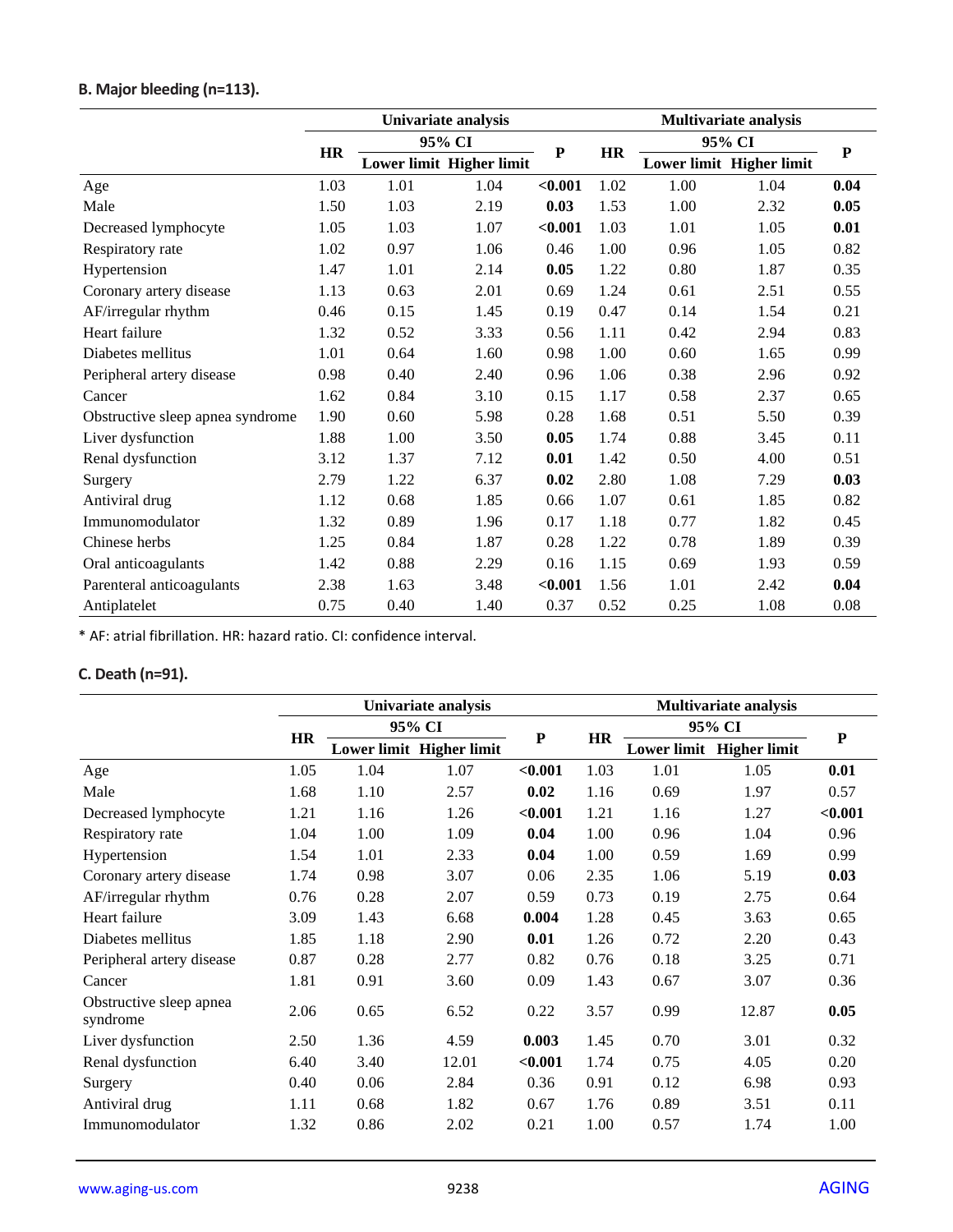| Chinese herbs             | .43  | 0.91 | 2.23 | 0.12  | 0.92 | 0.54 |      | 0.76  |
|---------------------------|------|------|------|-------|------|------|------|-------|
| Oral anticoagulants       | 0.31 | 0.10 | 0.98 | 0.05  | 0.15 | 0.05 | 0.49 | 0.002 |
| Parenteral anticoagulants | 0.60 | 0.32 | 0.77 | 0.002 | 0.82 | 0.48 | .39  | 0.47  |
| Antiplatelet              | 0.59 | 0.26 | 1.35 | 0.21  | 0.49 | 0.18 | l.32 | 0.16  |

\* AF: atrial fibrillation. HR: hazard ratio. CI: confidence interval.

## **D. Composite outcomes of thromboembolism, bleeding events, and death (n=235).**

|                                  | Univariate analysis |        |                          |           |           | <b>Multivariate analysis</b> |                          |           |  |
|----------------------------------|---------------------|--------|--------------------------|-----------|-----------|------------------------------|--------------------------|-----------|--|
|                                  |                     | 95% CI |                          |           |           | 95% CI                       |                          |           |  |
|                                  | <b>HR</b>           |        | Lower limit Higher limit | ${\bf P}$ | <b>HR</b> |                              | Lower limit Higher limit | ${\bf P}$ |  |
| Age                              | 1.04                | 1.03   | 1.05                     | < 0.001   | 1.02      | 1.01                         | 1.04                     | < 0.001   |  |
| Male                             | 1.33                | 1.03   | 1.73                     | 0.03      | 1.40      | 1.04                         | 1.88                     | 0.02      |  |
| Decreased lymphocyte             | 1.05                | 1.03   | 1.06                     | $0.001$   | 1.03      | 1.01                         | 1.05                     | 0.001     |  |
| Respiratory rate                 | 1.01                | 0.98   | 1.04                     | 0.38      | 1.01      | 0.98                         | 1.04                     | 0.60      |  |
| Hypertension                     | 1.72                | 1.33   | 2.23                     | $0.001$   | 1.23      | 0.91                         | 1.66                     | 0.18      |  |
| Coronary artery disease          | 1.23                | 0.83   | 1.81                     | 0.31      | 0.99      | 0.61                         | 1.62                     | 0.97      |  |
| AF/irregular rhythm              | 1.04                | 0.59   | 1.81                     | 0.90      | 0.93      | 0.50                         | 1.72                     | 0.81      |  |
| Heart failure                    | 2.10                | 1.23   | 3.58                     | 0.01      | 1.32      | 0.71                         | 2.45                     | 0.38      |  |
| Diabetes mellitus                | 1.15                | 0.85   | 1.57                     | 0.36      | 0.94      | 0.66                         | 1.34                     | 0.75      |  |
| Peripheral artery disease        | 1.27                | 0.72   | 2.23                     | 0.40      | 1.15      | 0.61                         | 2.17                     | 0.66      |  |
| Cancer                           | 2.18                | 1.47   | 3.24                     | $0.001$   | 1.55      | 1.00                         | 2.41                     | 0.05      |  |
| Obstructive sleep apnea syndrome | 2.14                | 1.01   | 4.54                     | 0.05      | 1.55      | 0.71                         | 3.38                     | 0.27      |  |
| Liver dysfunction                | 1.69                | 1.09   | 2.63                     | 0.02      | 1.57      | 0.96                         | 2.56                     | 0.07      |  |
| Renal dysfunction                | 3.56                | 2.11   | 6.01                     | $0.001$   | 1.96      | 1.05                         | 3.64                     | 0.03      |  |
| Surgery                          | 1.74                | 0.89   | 3.40                     | 0.10      | 2.08      | 0.99                         | 4.37                     | 0.05      |  |
| Antiviral drug                   | 0.59                | 0.44   | 0.78                     | $0.001$   | 0.66      | 0.47                         | 0.92                     | 0.02      |  |
| Immunomodulator                  | 0.81                | 0.62   | 1.05                     | 0.11      | 0.89      | 0.66                         | 1.20                     | 0.44      |  |
| Chinese herbs                    | 1.19                | 0.91   | 1.57                     | 0.21      | 1.06      | 0.78                         | 1.44                     | 0.72      |  |
| Oral anticoagulants              | 0.64                | 0.46   | 0.89                     | 0.01      | 0.79      | 0.55                         | 1.13                     | 0.20      |  |
| Parenteral anticoagulants        | 0.47                | 0.36   | 0.61                     | $0.001$   | 0.70      | 0.51                         | 0.95                     | 0.02      |  |
| Antiplatelet                     | 1.01                | 0.68   | 1.51                     | 0.95      | 0.68      | 0.41                         | 1.11                     | 0.12      |  |

\* AF: atrial fibrillation. HR: hazard ratio. CI: confidence interval.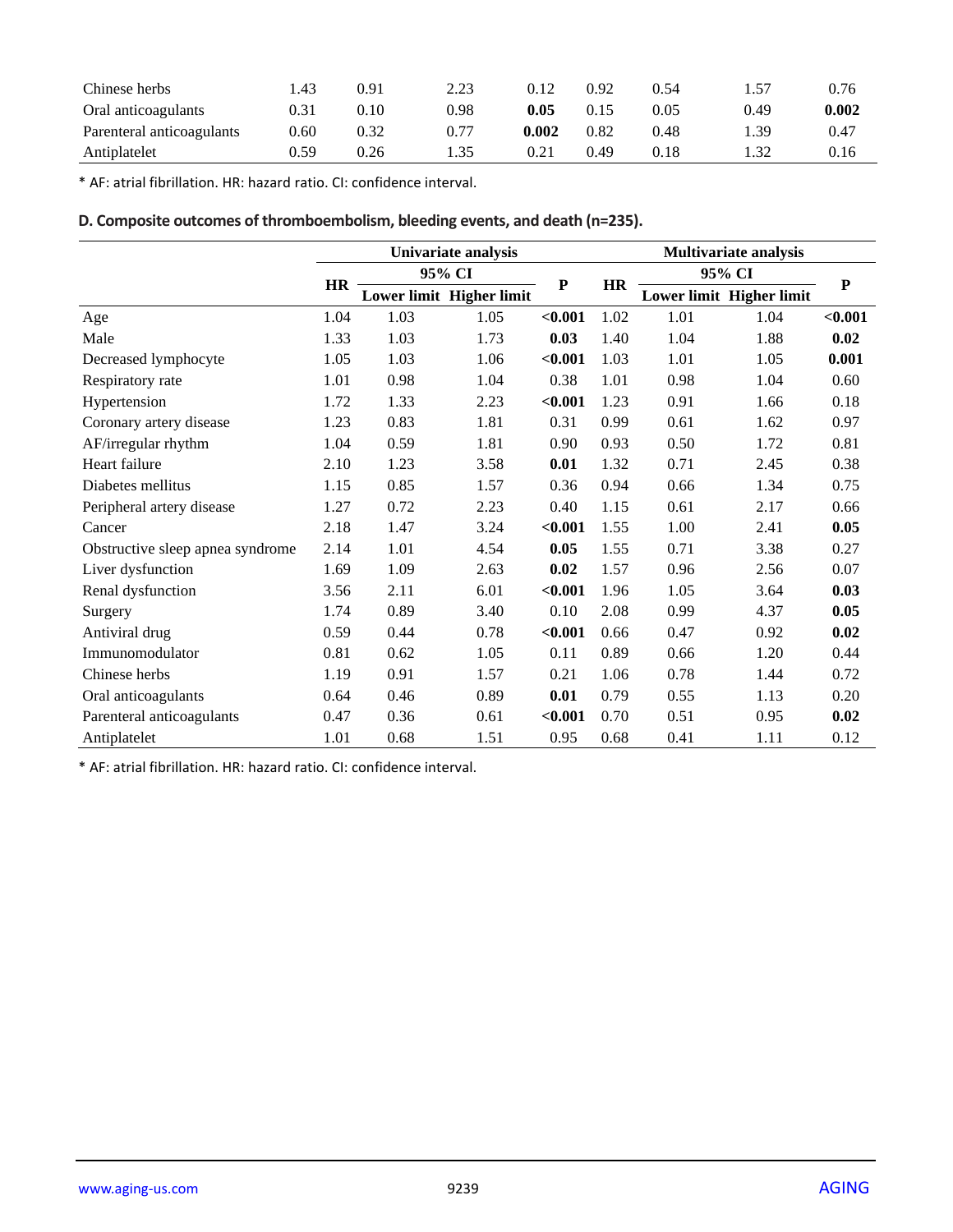|                                  |                      | <b>Confidence interval</b> |             |           |
|----------------------------------|----------------------|----------------------------|-------------|-----------|
|                                  | <b>Hazard</b> ratios | Low                        | <b>High</b> | ${\bf P}$ |
| Age                              | 1.05                 | 1.01                       | 1.10        | 0.02      |
| Male                             | 1.14                 | 0.46                       | 2.78        | 0.78      |
| Decreased lymphocyte             | 0.98                 | 0.94                       | 1.03        | 0.47      |
| Respiratory rate                 | 0.91                 | 0.79                       | 1.05        | 0.18      |
| Hypertension                     | 1.17                 | 0.46                       | 2.97        | 0.75      |
| Coronary artery disease          | 0.43                 | 0.09                       | 2.13        | 0.30      |
| AF/irregular rhythm              | 1.23                 | 0.26                       | 5.74        | 0.79      |
| Heart failure                    | 2.29                 | 0.48                       | 10.85       | 0.30      |
| Diabetes mellitus                | 0.66                 | 0.20                       | 2.20        | 0.50      |
| Peripheral artery disease        | 1.91                 | 0.41                       | 8.80        | 0.41      |
| Cancer                           | 0.85                 | 0.18                       | 4.11        | 0.84      |
| Obstructive sleep apnea syndrome | 3.63                 | 0.67                       | 19.53       | 0.13      |
| Liver dysfunction                | 4.13                 | 1.30                       | 13.09       | 0.02      |
| Renal dysfunction                | 2.34                 | 0.36                       | 15.27       | 0.37      |
| Antiviral drug                   | 0.46                 | 0.16                       | 1.38        | 0.17      |
| Immunomodulator                  | 1.03                 | 0.39                       | 2.71        | 0.95      |
| Chinese herbs                    | 2.06                 | 0.62                       | 6.84        | 0.24      |
| Oral anticoagulants              | 1.84                 | 0.71                       | 4.78        | 0.21      |
| Parenteral anticoagulants        | 0.36                 | 0.13                       | 1.01        | 0.05      |
| Antiplatelet                     | 1.21                 | 0.36                       | 4.04        | 0.76      |

**Supplementary Table 3. Hazard ratios for composite of thromboembolism and bleeding events (n=25).**

\* AF: atrial fibrillation.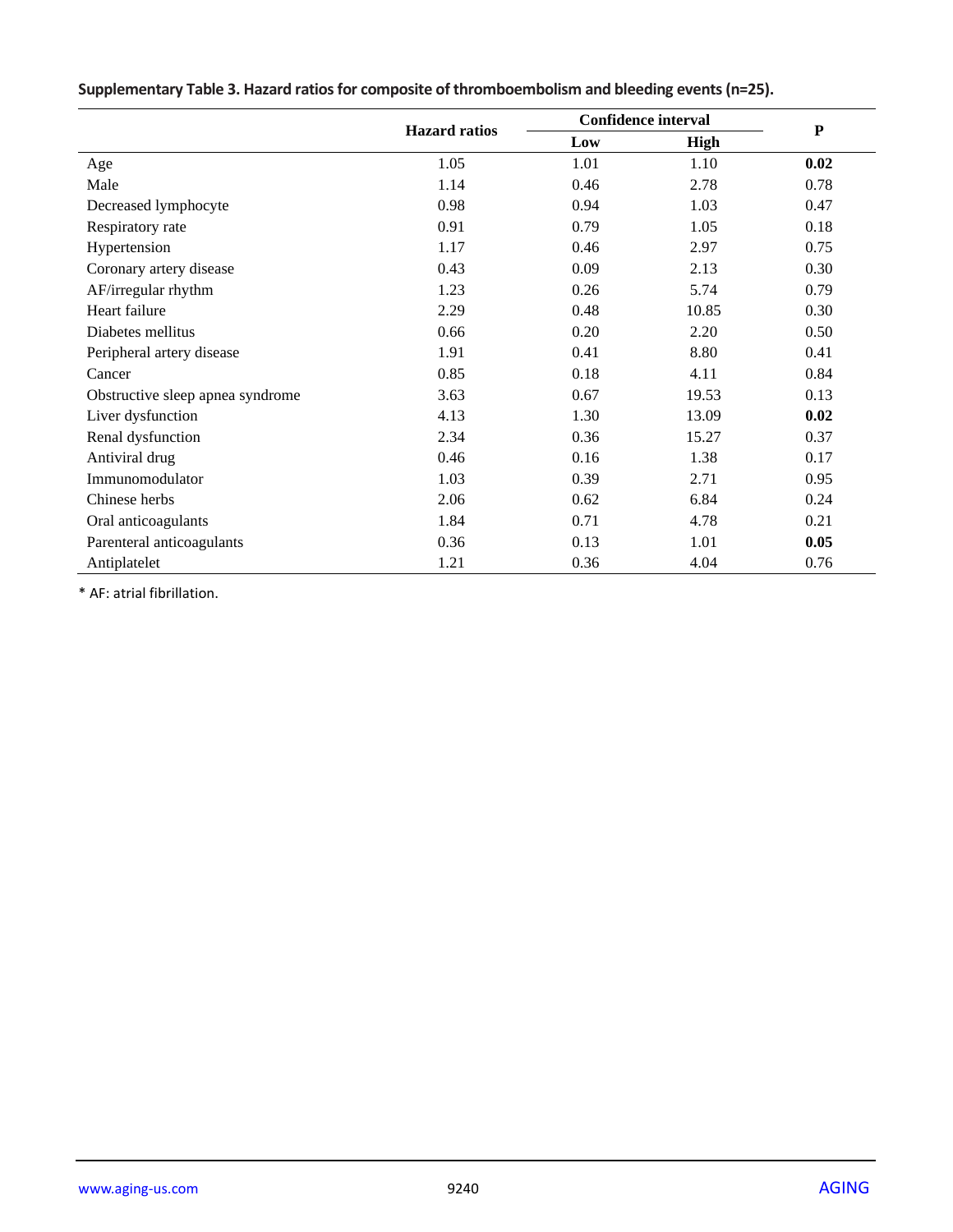## **Supplementary Table 4. Subgroup analysis.**

## **A. Systemic thromboembolism (n=37).**

|                                  |                      | <b>Confidence interval</b> |       |           |
|----------------------------------|----------------------|----------------------------|-------|-----------|
|                                  | <b>Hazard</b> ratios | Low                        | High  | ${\bf P}$ |
| Age                              | 1.07                 | 1.03                       | 1.11  | < 0.001   |
| Male                             | 0.89                 | 0.41                       | 1.95  | 0.77      |
| Decreased lymphocyte             | 1.00                 | 0.96                       | 1.04  | 0.87      |
| Respiratory rate                 | 1.08                 | 1.01                       | 1.15  | 0.03      |
| Hypertension                     | 1.97                 | 0.89                       | 4.33  | 0.09      |
| Coronary artery disease          | 0.39                 | 0.10                       | 1.48  | 0.17      |
| AF/irregular rhythm              | 3.16                 | 1.06                       | 9.46  | 0.04      |
| Heart failure                    | 0.94                 | 0.15                       | 5.93  | 0.94      |
| Diabetes mellitus                | 0.73                 | 0.25                       | 2.07  | 0.55      |
| Peripheral artery disease        | 1.30                 | 0.27                       | 6.32  | 0.75      |
| Cancer                           | 0.24                 | 0.03                       | 1.91  | 0.18      |
| Obstructive sleep apnea syndrome | 2.86                 | 0.61                       | 13.42 | 0.18      |
| Liver dysfunction                | 0.42                 | 0.04                       | 3.87  | 0.44      |
| Renal dysfunction                | 1.63                 | 0.17                       | 15.69 | 0.67      |
| Surgery                          | 3.47                 | 0.44                       | 27.41 | 0.24      |
| Antiviral drug                   | 0.34                 | 0.15                       | 0.77  | 0.01      |
| Immunomodulator                  | 0.64                 | 0.28                       | 1.47  | 0.30      |
| Chinese herbs                    | 1.01                 | 0.44                       | 2.31  | 0.98      |
| Oral anticoagulants              | 0.61                 | 0.20                       | 1.86  | 0.39      |
| Parenteral anticoagulants        | 0.47                 | 0.21                       | 1.08  | 0.08      |
| Antiplatelet                     | 1.51                 | 0.53                       | 4.30  | 0.44      |

\* AF: atrial fibrillation.

## **B. Venous thromboembolism (n=45).**

|                                  | <b>Hazard</b> ratios | <b>Confidence interval</b> |             |           |
|----------------------------------|----------------------|----------------------------|-------------|-----------|
|                                  |                      | Low                        | <b>High</b> | ${\bf P}$ |
| Age                              | 1.02                 | 0.99                       | 1.05        | 0.14      |
| Male                             | 1.13                 | 0.54                       | 2.36        | 0.74      |
| Decreased lymphocyte             | 1.00                 | 0.98                       | 1.01        | 0.64      |
| Respiratory rate                 | 1.15                 | 1.02                       | 1.30        | 0.02      |
| Hypertension                     | 1.29                 | 0.60                       | 2.78        | 0.51      |
| Coronary artery disease          | 0.86                 | 0.26                       | 2.85        | 0.80      |
| AF/irregular rhythm              | 1.39                 | 0.42                       | 4.59        | 0.59      |
| Heart failure                    | 2.73                 | 0.79                       | 9.49        | 0.11      |
| Diabetes mellitus                | 0.45                 | 0.16                       | 1.30        | 0.14      |
| Peripheral artery disease        | 3.71                 | 1.34                       | 10.25       | 0.01      |
| Cancer                           | 4.23                 | 1.75                       | 10.24       | < 0.001   |
| Obstructive sleep apnea syndrome | 4.48                 | 1.16                       | 17.38       | 0.03      |
| Liver dysfunction                | 1.69                 | 0.47                       | 6.12        | 0.42      |
| Renal dysfunction                | 1.55                 | 0.38                       | 6.25        | 0.54      |
| Surgery                          | 2.16                 | 0.39                       | 11.94       | 0.38      |
| Antiviral drug                   | 0.37                 | 0.17                       | 0.81        | 0.01      |
| Immunomodulator                  | 0.57                 | 0.28                       | 1.19        | 0.14      |
| Chinese herbs                    | 0.96                 | 0.41                       | 2.25        | 0.92      |